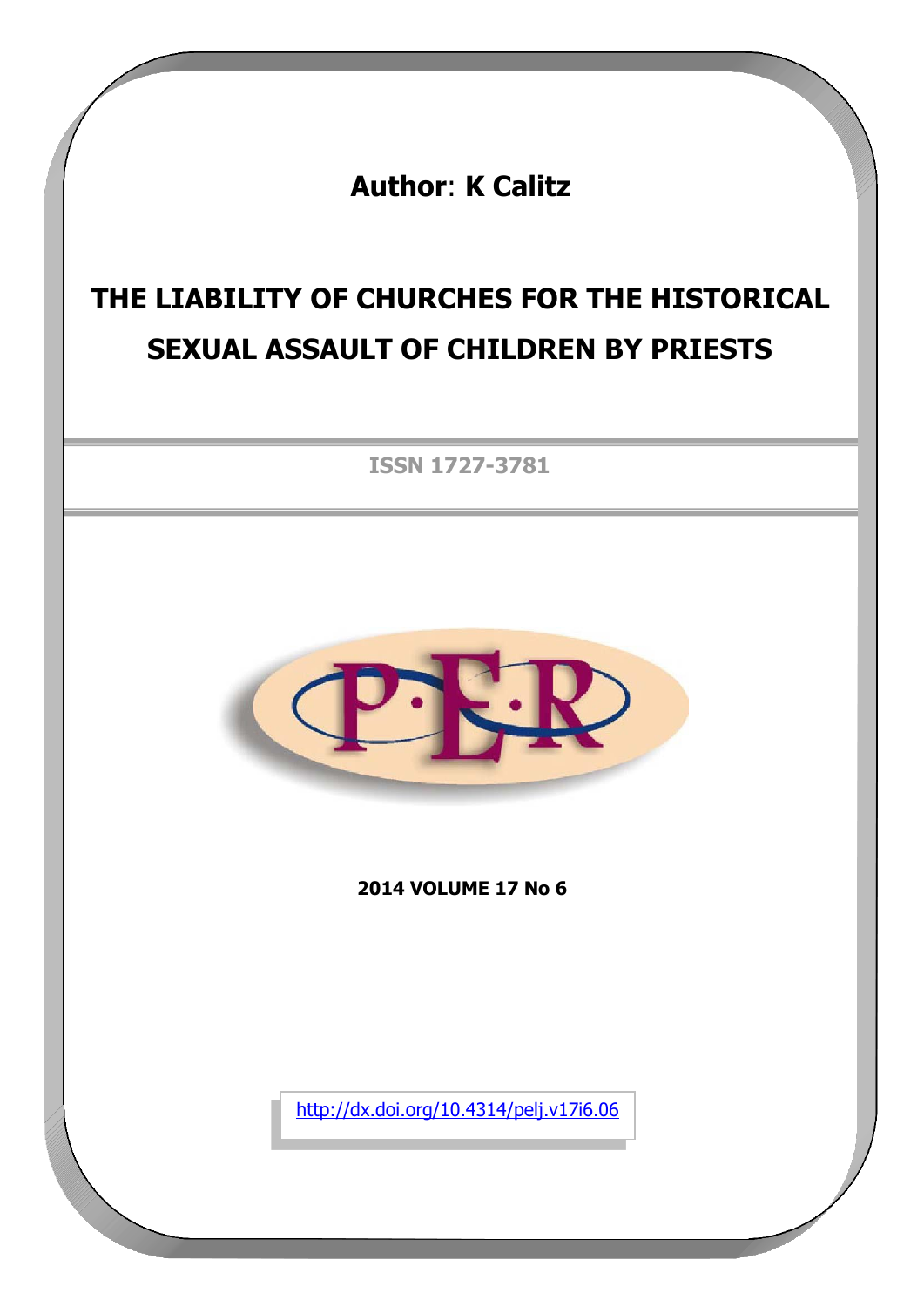# **THE LIABILITY OF CHURCHES FOR THE HISTORICAL SEXUAL ASSAULT OF CHILDREN BY PRIESTS**

#### **K Calitz**

Until the 1970s people were reluctant to believe that child sexual abuse took place at all. Now we know only too well that it does. But it remains hard to protect children from it. This is because the perpetrators are so often people in authority over the victims, sometimes people whom the victims love and trust. These perpetrators have many ways, some subtle and some not so subtle, of making their victims keep quiet about what they have suffered. The abuse itself is the reason why so many victims do not come forward until years after the event. This presents a challenge to a legal system which resists stale claims.<sup>1</sup>

#### **1 Introduction**

-

In recent years hundreds of mostly middle-aged men have claimed that priests of different denominations, but especially the Roman Catholic Church, had sexually assaulted them in their youth. Claims for damages against churches led to protracted court cases in several countries. Such a claim has not yet been brought against any church in South Africa. However, in January 2014 three men in their sixties alleged that a well-known author of religious books and former pastor of the Dutch Reformed Church in South Africa sexually assaulted them while they were inhabitants of a children's home. Between 1958 and 1964 the pastor (now 87) was the manager of this children's home in Ugie in the Eastern Cape, where he himself was an inhabitant as a boy. One of the men alleged that they did bring the assaults to the attention of the Ugie congregation as well as the Department of Education, but that no steps were taken.<sup>2</sup> No claims have been filed against the church yet.

In cases such as these the public's reaction is one of shock and outrage since the presumed protectors apparently misused their position of trust to sexually assault vulnerable children in their care. On the other hand, accused persons are regarded with sympathy since they are often advanced in years at the time when the claims

<sup>×</sup> Karin Calitz. BA (Stellenbosch) LLB LLM (UJ) LLD (Unisa). Associate Professor of Law, Stellenbosch University. Email: kbc@sun.ac.za.

<sup>1</sup> Baroness Hale of Richmond in A v Hoare 2008 UKHL 6 para 54.

<sup>2</sup> Barnard 2014://www.rapport.co.za/Suid-Afrika/Nuus/Ds-Solly-Kerk-sal-optree-20140208.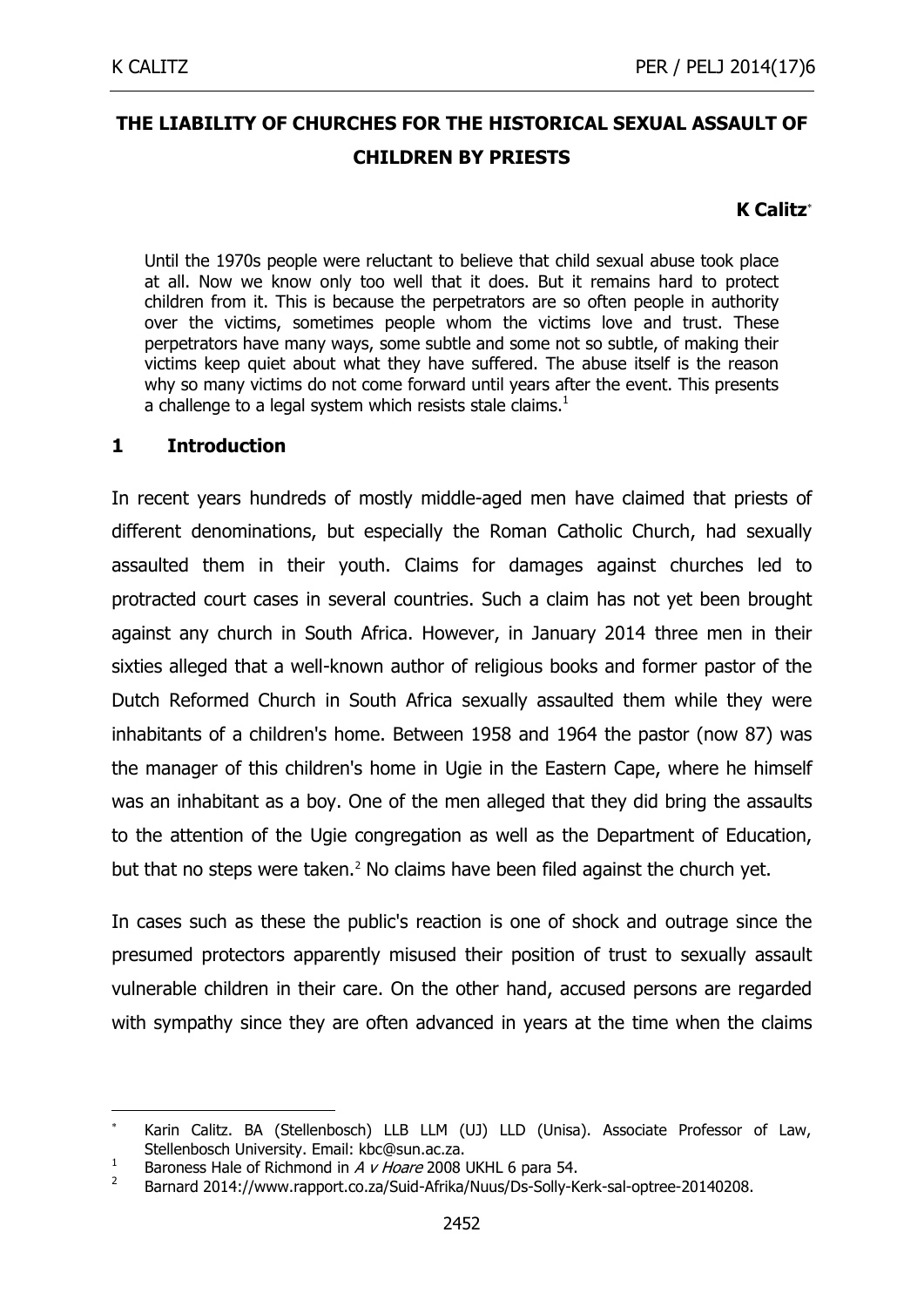are made and it may be difficult to defend themselves against accusations made years after the events.

There are different courses of action open to the victims of sexual assault. They may lay criminal charges against the wrongdoer<sup>3</sup> and may also bring civil claims for damages against the perpetrator himself or the employer for whom the wrongdoer worked at the time of the assaults. A claim against the employer may be based on the negligence of the employer where, for instance, a victim did complain or the employer knew or should have known about the assaults, but the employer did not investigate the complaints. In such a case the employer could be held directly liable.<sup>4</sup>

Even in the absence of the negligence of the employer, the victim could still have a claim based on the vicarious liability of the employer. 5 In terms of this doctrine an employer can be held liable for the wrongful conduct of his employee which caused damage to a third party, even though the employer is not at fault. This strict or faultless liability is not founded on any legal rule but on policy considerations, of which the most important seem to be fair compensation for the victim, loss distribution and deterrence, in the sense that employers will be motivated to take measures to ensure that their employees do not harm anyone.<sup>6</sup>

In a claim based on vicarious liability, the victim will have to prove that he or she suffered damage as a result of a wrongful act committed by an employee of the defendant and that the wrongful act was committed within the scope of employment.<sup>7</sup> The requirements that the wrongdoer must be an employee of the defendant and that the act must have been performed within the course and scope of employment will be discussed in this contribution in the context of the liability of the church for the wrongful acts of its clergymen. A further issue that will be discussed is whether a claim of this kind, brought years after the event, has gone stale since it is brought outside the time allowed in legislation for civil claims.

 $\frac{1}{3}$ Criminal Law (Sexual Offences and Related Matters) Amendment Act 32 of 2007 (hereafter the "Sexual Offences Amendment Act").

 $^{4}$  Media 24 v Grobler 2005 7 BLLR 649 (SCA).

Wagener 2014 SALJ 179.

<sup>6</sup> K v Minister of Safety and Security 2005 26 ILJ 681 (SCA) para 21.

 $W<sup>7</sup>$  Mkize v Martens 1914 AD 382 390.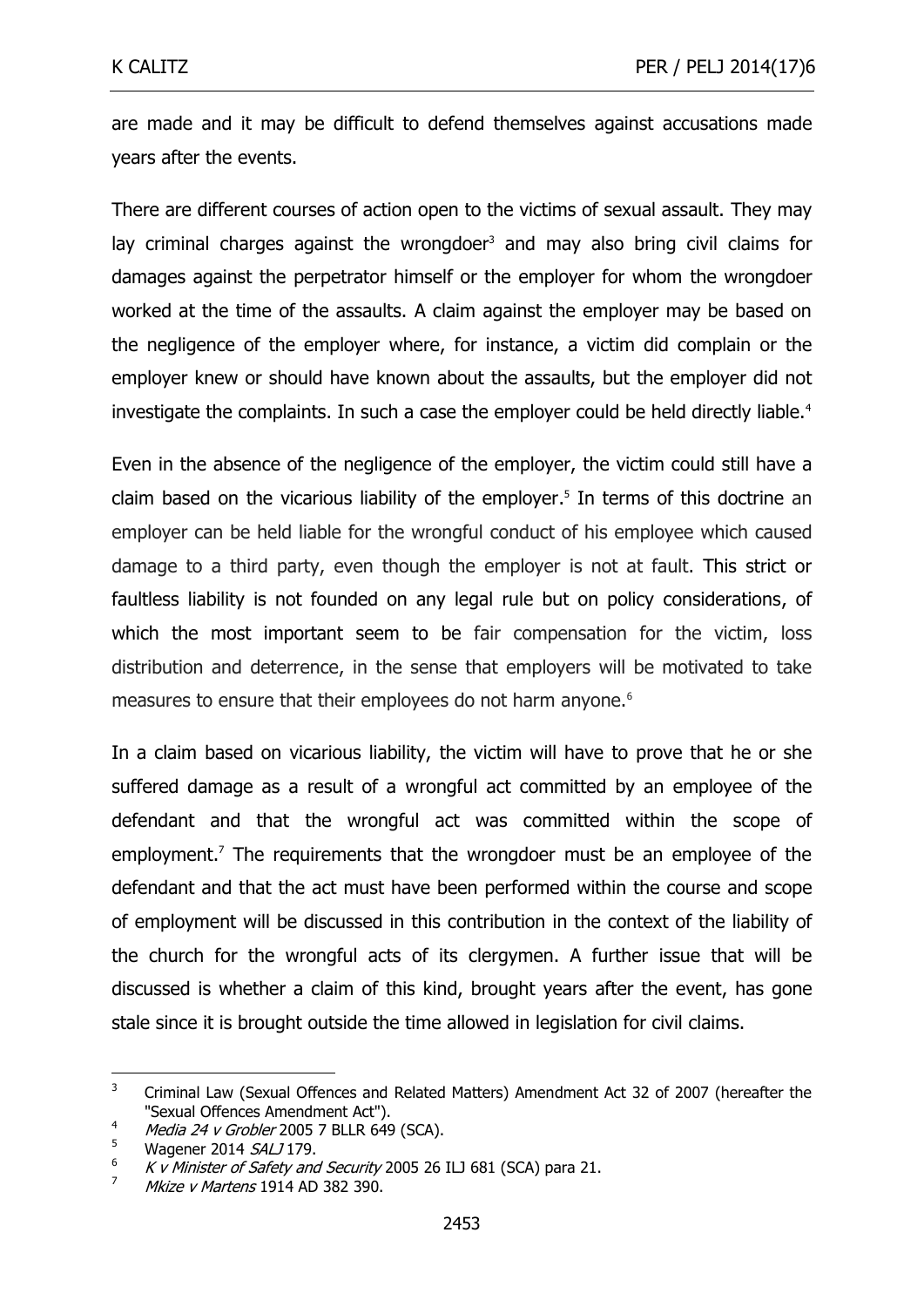I will endeavour to indicate what the probable outcome would be if South African courts were to have to decide the vicarious liability of the church in a case of historical sexual abuse of children by priests, ministers or clergymen. Developments in Canada and the United Kingdom will be discussed, since these countries seem to be at the forefront of the development of vicarious liability, as will be indicated below. South African courts, moreover, have in the past sought guidance in jurisprudence in these common law countries in order to develop South Africa's own doctrine of vicarious liability.<sup>8</sup>

### **2 An employment relationship**

In a claim against a church based on vicarious liability, the relationship between each denomination and its clergymen will have to be analysed to establish whether an employment relationship did exist at the time of the alleged acts. A hurdle for claimants is that the relationship between a priest and the church was until recently not regarded as an employment relationship, since priests were regarded as servants of God.<sup>9</sup> Churches further argued that neither the church nor corporations registered to perform certain specific functions ancillary to the main purpose of the church could be regarded as employers, since there was no intention to create an employment relationship.<sup>10</sup>

### **2.1 Canada**

-

In *John Doe v Bennett*,<sup>11</sup> (hereafter *John Doe*) a priest sexually assaulted boys in his parishes for over two decades. The victims sued the episcopal corporation and the Roman Catholic Church. The court rejected the Episcopal Corporation of St George's argument that it was created only for holding property and could therefore not (as his employer) be held liable for the sexual assault of children by the priest. The court pointed out that the corporation as a legal person could execute juristic acts such as

<sup>8</sup> K v Minister of Safety and Security 2005 26 ILJ 681 (SCA).

<sup>&</sup>lt;sup>9</sup> Diocese of Southwark v Coker 1998 ICR 140.<br> $\frac{10}{20}$  John Dee v Bennett 2004 1 SCR 426, 2004 SC

 $10$  John Doe v Bennett 2004 1 SCR 436, 2004 SCC 17 para 9.

John Doe v Bennett 2004 1 SCR 436, 2004 SCC 17 (hereafter John Doe).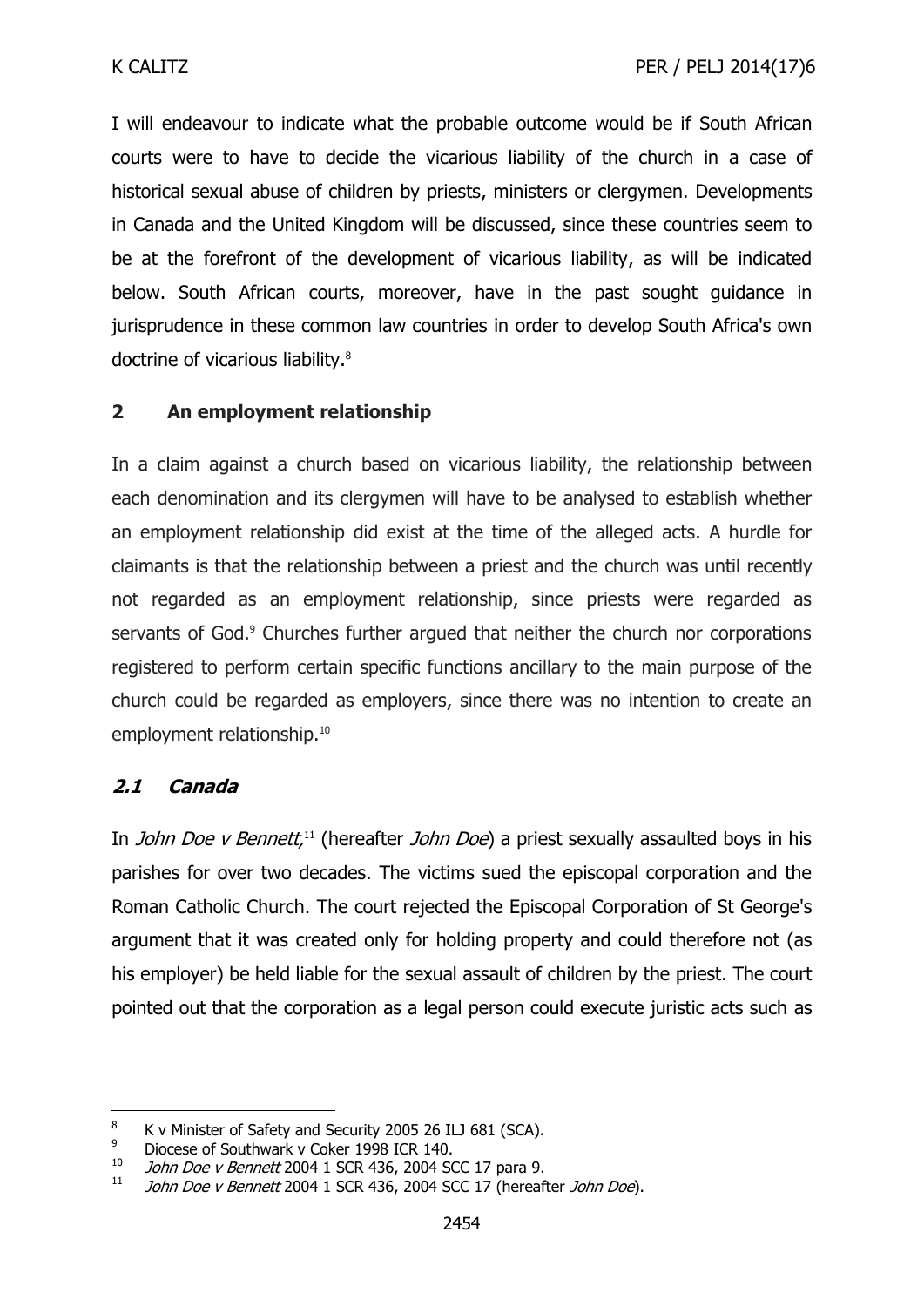the conclusion of contracts and that it acted as the legal interface between the Roman Catholic Church and the community. <sup>12</sup> The court further pointed out that:

... the relationship between the bishop and a priest in a diocese is not only spiritual, but temporal. The priest takes a vow of obedience to the bishop. The bishop exercises extensive control over the priest, including the power of assignment, the power to remove the priest from his post and the power to discipline him. It is akin to an employment relationship.<sup>13</sup>

Since the relationship between the wrongdoer and St George's was akin to an employment relationship, the court held that St George's as the secular arm of the church could be both directly and vicariously liable. <sup>14</sup> The court did not make a decision on "the complicated question" of whether the Roman Catholic Church as such could be held liable. The principle adopted in *John Doe* that a "relationship akin to employment" was found to be sufficient for vicarious liability, instead of an employment contract as previously required, was followed by courts in the United Kingdom.

### **2.2 United Kingdom**

In a long line of English cases it was consistently held that ministers of different church denominations, *inter alia* the Methodist Church, the Presbyterian Church and the Church of England, held office in terms of ecclesiastical law. <sup>15</sup> The position of priests was thus not defined by a contract of appointment, <sup>16</sup> since the courts found that there was no intention by the parties to conclude any kind of contract. In Diocese of Southwark v Coker<sup>17</sup> the court remarked that the law should not impose a legal relationship on members of a religious community which would be contrary to their religious beliefs. According to the court, the relationship should be regulated by the rules of the specific church which is part of the public law of England, and not by a contract between the parties.<sup>18</sup>

 $\frac{12}{13}$  John Doe para 11.

John Doe para 27.

 $\frac{14}{15}$  *John Doe* para 16.

Percy v Board of National Mission of the Church of Scotland 2005 UKHL 73, 2006 SC (HL) 1 paras 7-10.

 $16$  Percy v Board of National Mission of the Church of Scotland 2005 UKHL 73, 2006 SC (HL) 1 para 7.

<sup>&</sup>lt;sup>17</sup> Diocese of Southwark v Coker 1998 ICR 140.

Diocese of Southwark v Coker 1998 ICR 140 para 27.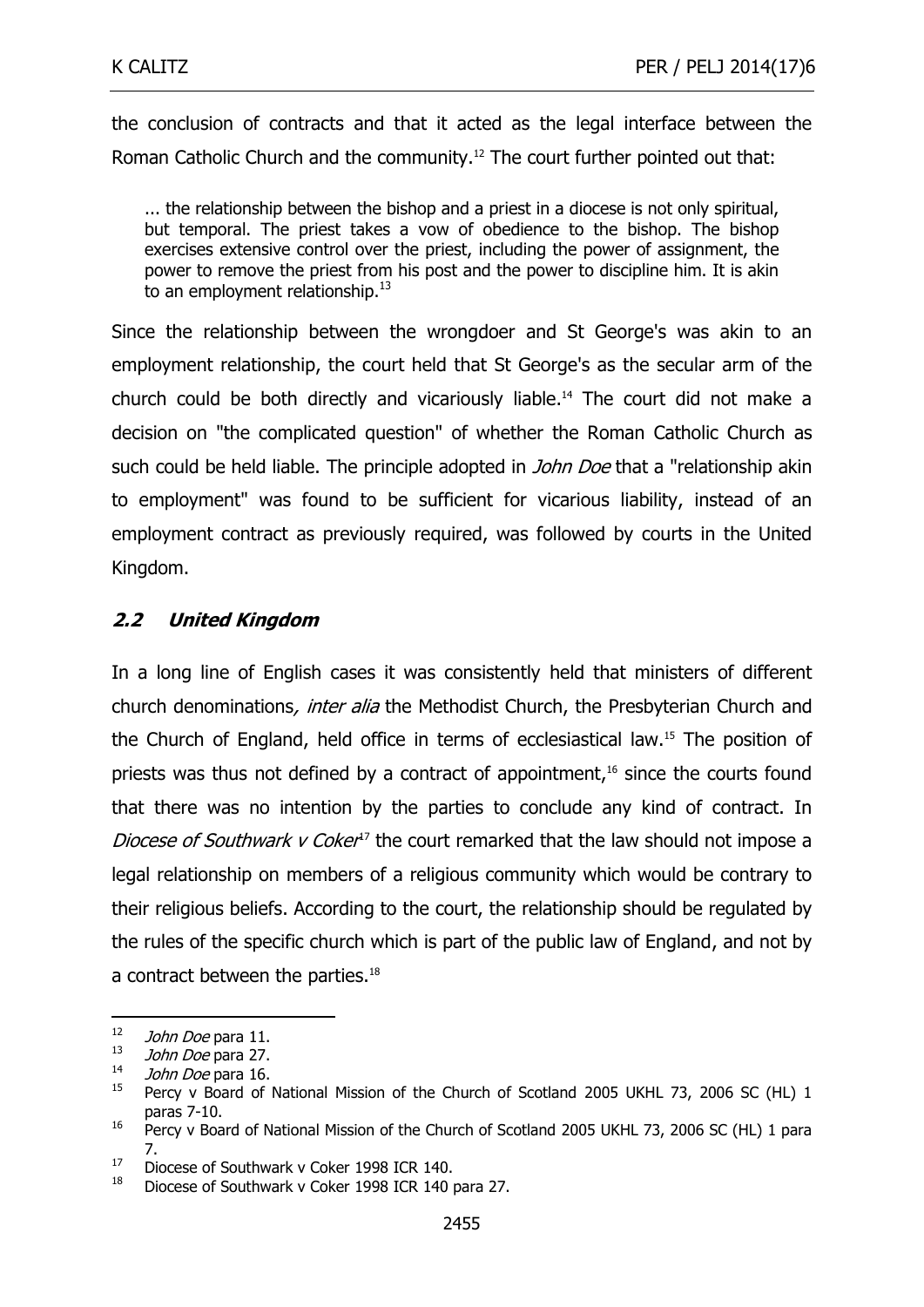Percy v Board of National Mission of the Church of Scotland<sup>19</sup> concerned a claim based on sex discrimination by a former (female) minister of the Church of Scotland. The House of Lords held that holding an office, even an ecclesiastical office, and the existence of a contract to provide services are not necessarily mutually exclusive.<sup>20</sup> Lord Nicholls of Birkenhead<sup>21</sup> remarked that:

I think that difficulty has been caused by some of the reasons given in recent cases for saying that a priest or minister is not an employed person. To say, as Lord Templeman did in *Davies v Presbyterian Church of Wales* [1986] ICR 280, that a priest is "the servant of God" is true for a believer but superfluous metaphor for a lawyer. ... Nor do I think it very helpful to say, as Mummery LJ said in *Diocese of* Southwark v Coker [1998] ICR 140, that a priest is not employed because her appointment was not accompanied by an intention to create legal relations. That, together with the proposition that the priest is the servant of God, gives the impression that she operates entirely outside the legal system, looking to God to provide for her.

In JGE v English Province of Our Lady of Charity & Portsmouth Roman Catholic Diocesan Trust,<sup>22</sup> in following the reasoning in John Doe, MacDuff J held that factors indicating that there is no employment contract, no wages or right of dismissal should not obscure the real question, which was whether, in justice, the defendant should be held responsible. In this case a visiting parish priest sexually assaulted a girl in a children's home on different occasions. The home was managed by an order of nuns who allowed the priest to see the victim alone. The court pointed out<sup>23</sup> that the tortious acts were those of:

... the man appointed in order to do the work of the church with the full authority to fulfil that role, being provided with the premises, the pulpit and the clerical robes. He was directed into the community and given free rein to act as representative of the church. He had been trained and ordained for that purpose and his position of trust gave him great power.

<sup>19</sup> Percy v Board of National Mission of the Church of Scotland 2005 UKHL 73, 2006 SC (HL) 1 (hereafter Percy).

 $20$  Percy para 18. The court further explained that before the *Industrial Relations Act* 1971, which granted employees the right not to be unfairly dismissed, employees could not challenge their dismissal. However, persons appointed to "office" were regarded as a separate category of public employees, since they enjoyed the right to be heard before being dismissed. The rationale for this distinction has thus fallen away (Percy para 16).

 $\frac{21}{22}$  Percy paras 61-63.

<sup>22</sup> JGE v English Province of Our Lady of Charity & Portsmouth Roman Catholic Diocesan Trust 2011 EWWCH 2871 (QB), 2012 2 WLR 709.

 $23$  JGE v English Province of Our Lady of Charity & Portsmouth Roman Catholic Diocesan Trust 2011 EWWCH 2871 (QB), 2012 2 WLR 709 paras 35-36.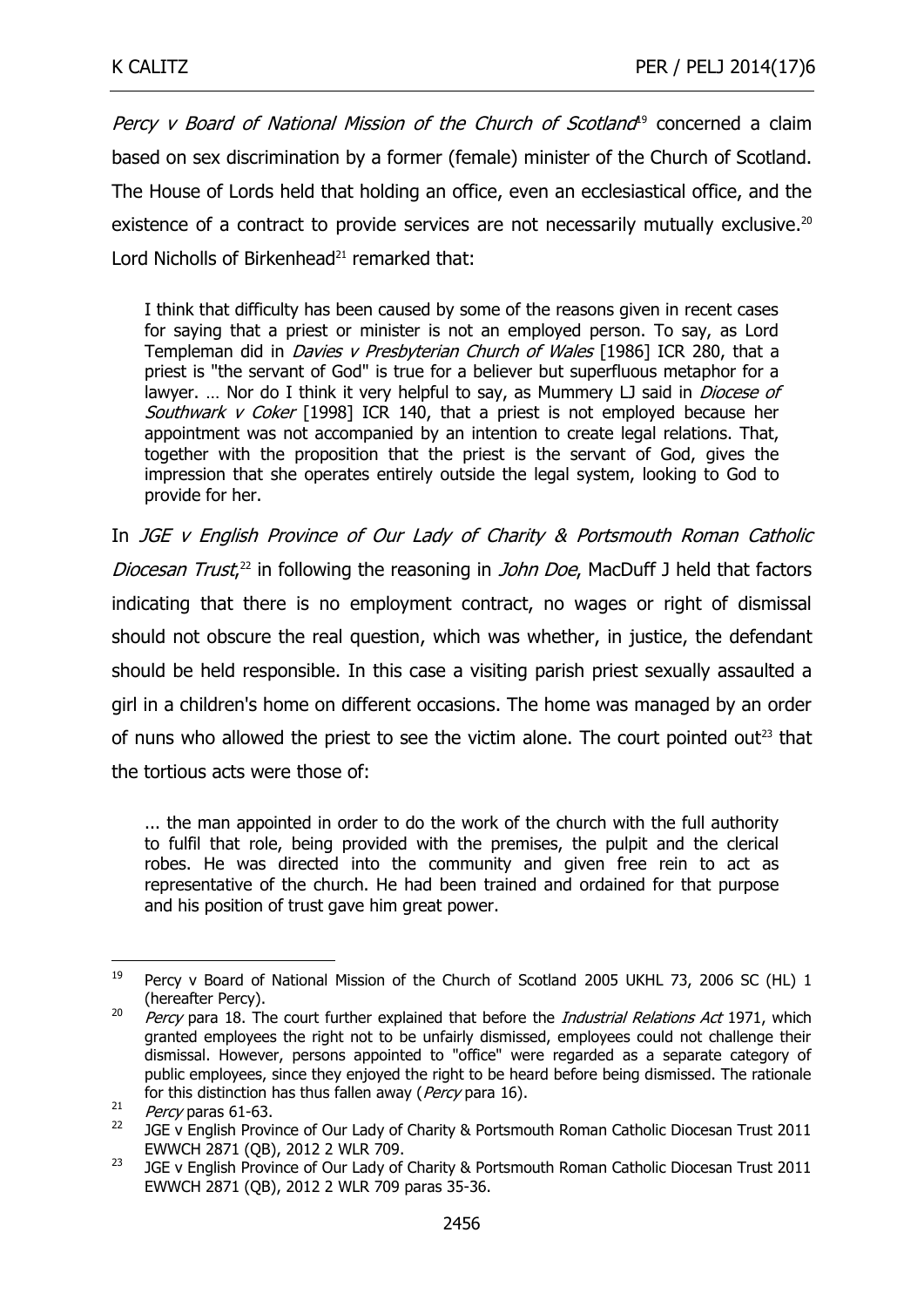The court found that the relationship was akin to employment and that the Trust could thus be held liable.

The case went on appeal and was heard as *JGE v the Diocese of Portsmouth*<sup>24</sup> (hereafter JGE). The diocese of Portsmouth argued that priests were not employees, since there was no form of contract between the parties, and that the church viewed priests as officials and as such they were subject to canon law and not civil law. It was further argued that the priest was not an employee, because he was neither entitled to a fixed salary nor under the control of the bishop, since the bishop visited only once in five years.<sup>25</sup>

The court agreed with the reasoning in *Percy*<sup>26</sup> and *JGE* in the lower court<sup>27</sup> and remarked that, although the priest was not under the constant control of the bishop, the bishop was certainly in a position to remove a priest should the priest act in contravention of church rules.<sup>28</sup> The court held that in keeping with the social purpose of vicarious liability and increasing forms of atypical forms of employment, "the fluid concept of vicarious liability should not … be confined by the concrete demands of statutory construction arising in a wholly different context". <sup>29</sup> In Ward J's judgment "the time has come to recognise that the context in which the question arises cannot be ignored" and that requirements for an employment relationship in other contexts should not be applied to the relationship required for establishing vicarious liability. 30

Ward J referred with approval to Viasystems (Tyneside) Ltd v Thermal Transfer (Northern) Ltd<sup>31</sup> (hereafter Viasystems). In this case the employee of a subcontractor who caused extensive damage to a client's building was regarded as an employee of both the contractor and subcontractor who performed work on a

<sup>&</sup>lt;sup>24</sup> *JGE v the Diocese of Portsmouth* 2012 EWCA Civ 938 (hereafter *JGE*).

 $\frac{25}{26}$  *JGE* para 14.

<sup>&</sup>lt;sup>26</sup> Percy v Board of National Mission of the Church of Scotland 2005 UKHL 73, 2006 SC (HL) 1.<br><sup>27</sup> PCE y English Province of Qur Lady of Charity 8: Pertemeuth Reman Catholic Diocesan Trust.

JGE v English Province of Our Lady of Charity & Portsmouth Roman Catholic Diocesan Trust 2011 EWWCH 2871 (QB), 2012 2 WLR 709.

 $\frac{28}{29}$  *JGE* para 11.

 $\frac{29}{30}$  *JGE* para 59.

 $30$  *JGE* para 59.

<sup>31</sup> Viasystems (Tyneside) Ltd v Thermal Transfer (Northern) Ltd 2005 EWCA Civ 1151, 2006 QB 510 (hereafter Viasystems).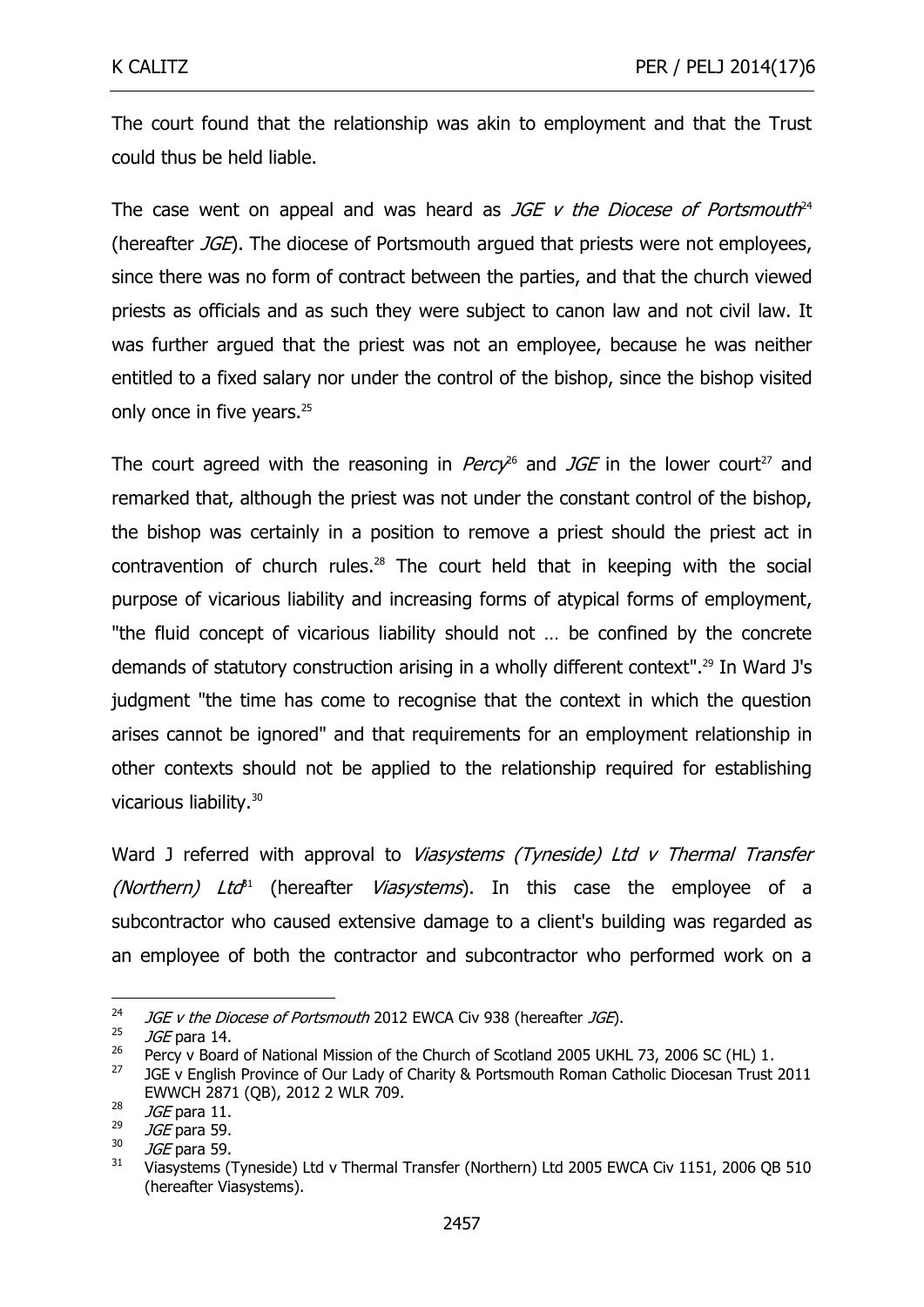client's premises.<sup>32</sup> The decision in *Viasystems* extended the conventional boundaries which dictated that the wrongdoer had to be an employee of the defendant before the latter could be held vicariously liable.

Ward J in JGE remarked that the test for employment for the purposes of establishing vicarious liability should not be the same as a test for establishing whether someone is an employee for other purposes such as dismissal, taxation or discrimination. The judge was of the opinion that the following factors should be taken into account to ascertain if a person is in a relationship akin to employment:

- 1 Control by the defendant of the wrongdoer: Is he accountable to the employer?
- 2 Control by the contractor himself: Does the contractor arrange *inter alia* his own work, use of assets and amount of payment?
- 3 The organisation test: How central is the activity to the enterprise?
- 4 The integration test: Is the activity integrated into the organisational structure of the enterprise?
- 5 The entrepreneurial test: Is the person in business on his own account or for another person?<sup>33</sup>

In *JGE* the court found that there was in fact control as the priest was subject to the oversight of the bishop and to diocesan laws and regulations. "Abusing a little girl is the most gross breach of ecclesiastical law and if it came to the bishop's knowledge he would be bound to dismiss the priest."<sup>34</sup> Regarding the organisation test, Ward J found that the Roman Catholic Church could be regarded as a "business" with the objective of spreading the word of God. A priest has a central role in meeting that target and "the more relevant the activity is to the fundamental objectives of the business, the more appropriate it is to apply the risk to the business". 35

 $\frac{32}{33}$  *Viasystems* para 79.

 $33 \text{ JGE}$  para 74.

 $\frac{34}{35}$  *JGE* para 74.

JGE para 77.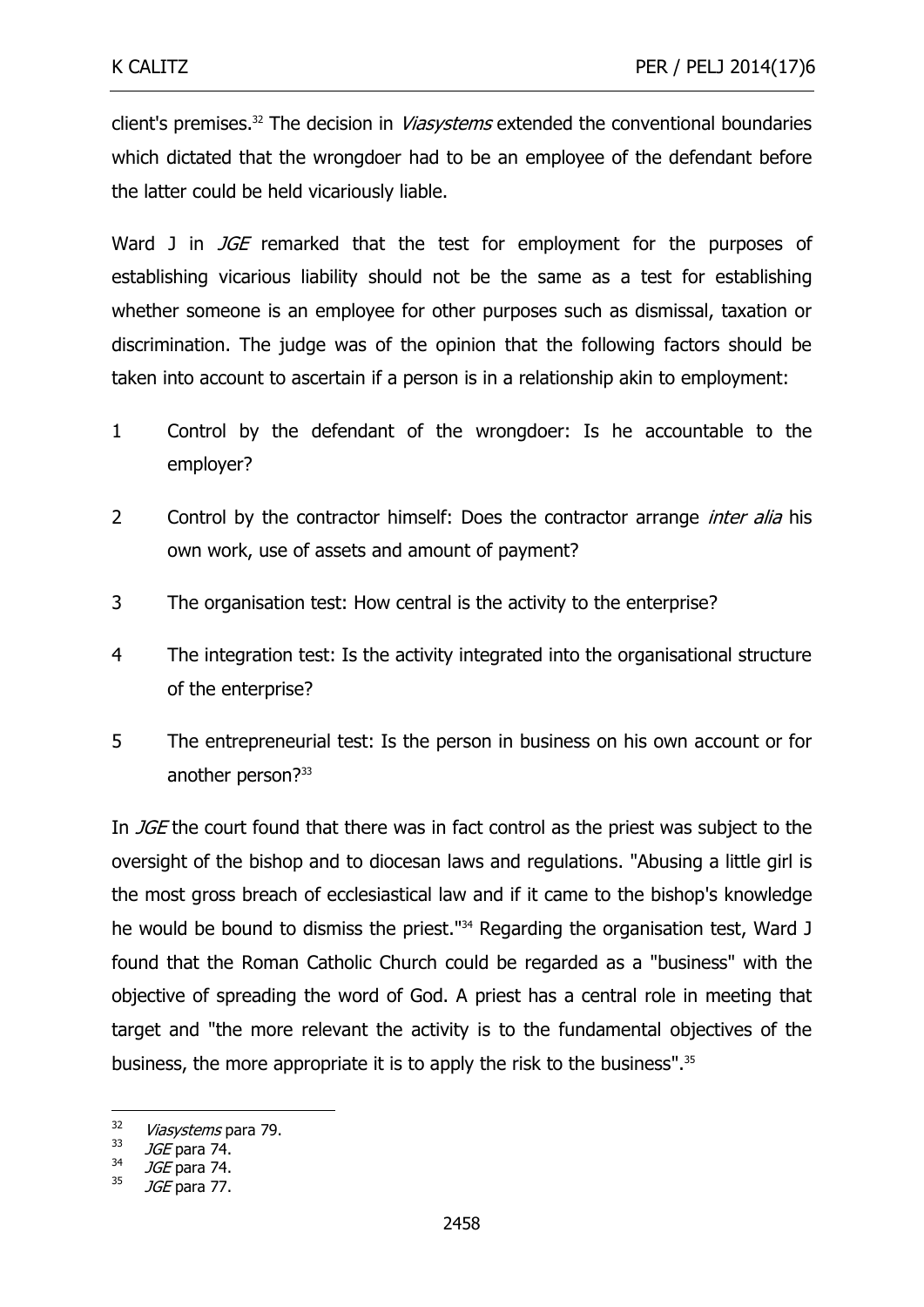Regarding the integration test, the court found that "the role of the parish priest is wholly integrated into the organisational structure of the Church's enterprise".<sup>36</sup> Although the priest was not paid a salary, he was also not an entrepreneur. He was required by canon law to live in the parochial house close to his church, which the court said is like an employee making use of the employer's tools of the trade.<sup>37</sup>

The court concluded by stating "that the time has come to emphatically announce that the law of vicarious liability has moved beyond the confines of the contract of employment. The test I set myself is whether the relationship of the bishop and Father Baldwin is so close in character to one of employer/employee that it is just and fair to hold the employer vicariously liable". 38

The decision in JGE was followed in Catholic Child Welfare Society & Ors v Various Claimants & The Institute of Brothers of the Christian Schools<sup>39</sup> (hereafter Catholic Child Welfare Society). The issue in this case was whether the Institute could be held liable for the sexual abuse of boys by the brothers in the schools where they were teachers. One hundred and seventy claimants alleged that they had suffered abuse between 1958 and 1992 at the hands of members of the Institute who were at the time teachers at the St Williams School. The brother teacher who was the housemaster at the school was found guilty of sexual offences against pupils over a period of 20 years and sentenced to a total of 21 years of imprisonment.<sup>40</sup>

The court remarked that even though there were some aspects of the relationship which differed from an employment relationship in that the brothers did not conclude a contract with the Institute, they were bound by their vows, and that even though they were not paid, the Institute did cater for their needs. The court found that the relationship between the brothers teachers and the Institute had many of the elements (although not all), but all of the essential elements, of the relationship

 $36$  *JGE* para 76.

 $\frac{37}{38}$  *JGE* para 79.

 $38$  *JGE* para 73.

Catholic Child Welfare Society & Ors v Various Claimants & Institute of Brothers of the Christian Schools 2012 UKSC 56 (hereafter Catholic Child Welfare Society).

<sup>40</sup> Catholic Child Welfare Society para 15.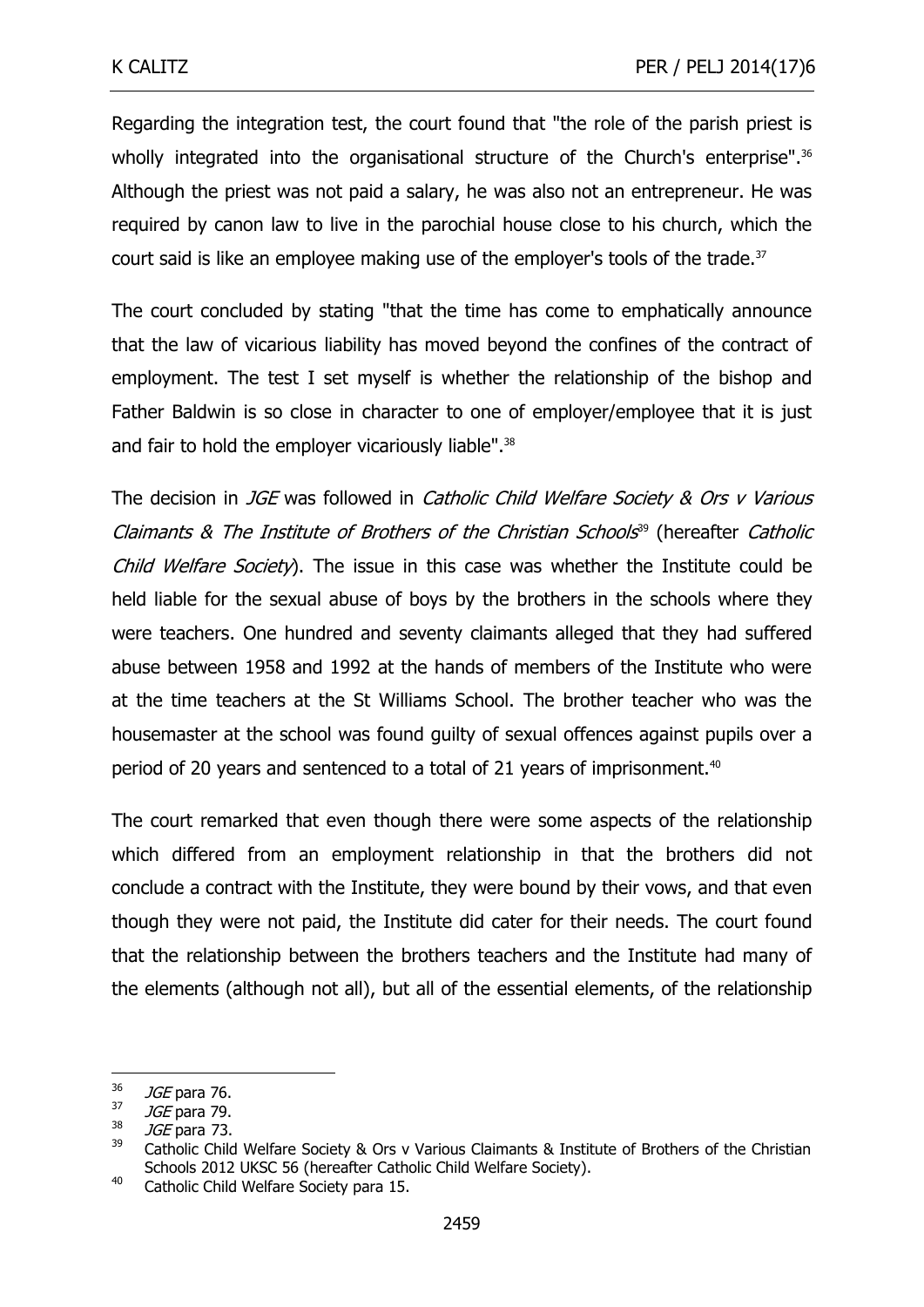between an employer and employees, and was thus sufficiently akin to that of employment to satisfy the test for vicariously liability.<sup>41</sup>

# **2.3 South Africa**

Although there are no court cases in South Africa in which the church was held vicariously liable for the acts of its priests or ministers, there are judgments in other contexts in which the question of whether a minister was an employee was decided. In *Schreuder v NG Kerk Wilgespruit*<sup>42</sup> the Labour Court found that the minister was an employee of the congregation of the Dutch Reformed Church where he worked, because a letter of calling (*beroepsbrief*) in which the rights and duties of parties were set out created a contract of employment. The agreement was that the minister would receive a wage (*traktament*) in exchange for his services to the congregation, which was also regarded as an indication that this was an employment contract.

The court also took the provisions of the "Kerkorde", which *inter alia* contains rules and regulations for the employment of minsters and the termination of their services into account.<sup>43</sup> From the "Kerkorde" it is clear that the minster is regarded as an employee of the church, since it prescribes the requirements for a fair dismissal in terms of the *Labour Relations Act* 66 of 1995 (hereafter the LRA). The court in Schreuder accepted that the minister served more than one employer entity within the church group, namely the congregation, "die ring" and the synod.

In contrast to the *Schreuder* case the Labour Court found in *Church of the Province* of Southern Africa, Diocese of Cape Town v CCMA<sup>44</sup> (hereafter Church of the Province), which also dealt with a claim for unfair dismissal, that a priest in the Anglican Church could not be regarded as an employee. The court based its finding on the fact that the parties did not intend concluding an employment contract. The

 $41$ <sup>41</sup> Catholic Child Welfare Society para 60.

<sup>&</sup>lt;sup>42</sup> Schreuder v NG Kerk Wilgespruit 1999 20 ILJ 1936 (LC) (hereafter Schreuder).<br><sup>43</sup> In terms of this document, upon the termination of the sensices of a minster."

In terms of this document, upon the termination of the services of a minster "die ring" (circle of congregations in a certain area, similar to a diocese in the Anglican Church and Roman Catholic Church) disengages the relationship between the congregation and the minister, while the synod further acts as an appeal body.

<sup>44</sup> Church of the Province of Southern Africa, Diocese of Cape Town v CCMA 2002 3 SA 385 (LC) (hereafter Church of the Province).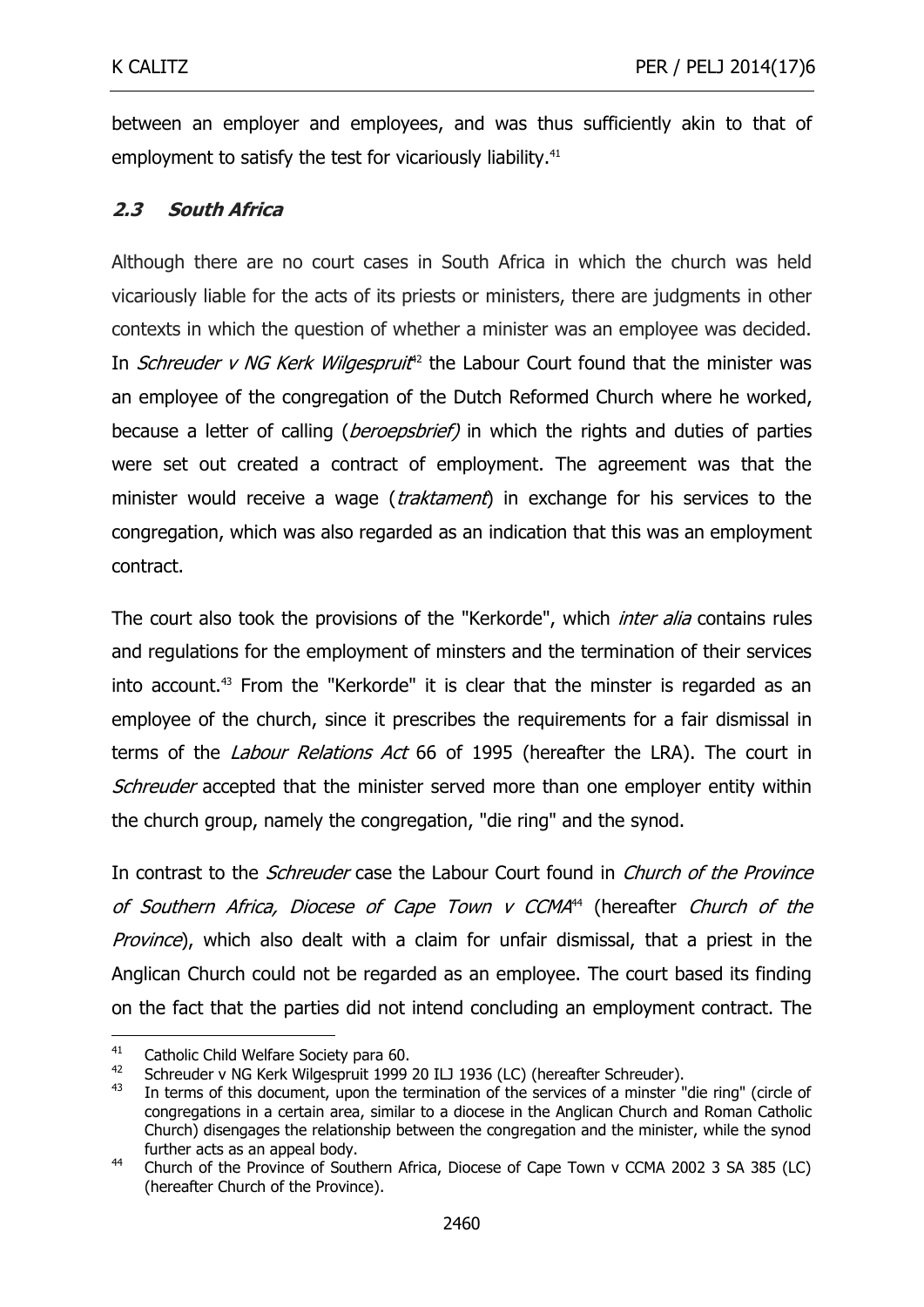court accepted the church's evidence that it only provided the space and opportunity for the priest to fulfil his calling to work for God. The court held that "the relationship between a church and a minister is not apt, in the absence of clear indications of a contrary intention in the document, to be regulated by a contract of service". 45

In similar vein, in *Salvation Army (South African Territory) v Minister of Labour<sup>46</sup>* (hereafter "Salvation Army") the court granted a declaratory order to the effect that officers (preachers) of the Salvation Army are not its employees and that the Salvation Army is thus not bound by labour legislation. The reasoning in *Church of* the Province<sup>47</sup> was followed and, since it was clearly stated in the contract with the officers that no employment relationship is created, the court found that there was no intention to create an employment relationship.<sup>48</sup> The court accepted evidence that the Salvation Army only provides the space for the officer to answer his call of duty to God and that the officer is only given guidance on administrative tasks, not on how God is to be served. The fact that no remuneration is paid, but only a living allowance, and that there was no guarantee that this would be paid, also indicated to the court that there was no employment relationship.<sup>49</sup>

What is clear from the above is that the stance of the South African courts was that in the light of the perceived special calling of a priest, he will not be regarded as an employee of the church unless it is clear that there was indeed an intention to create such a relationship, as was demonstrated in *Schreuder*.<sup>50</sup>

Since those judgments were handed down, South African courts have been prepared to hold that even though a contract specifies that it is not an employment contract, the court could, by taking the reality of the relationship into consideration, decide

<sup>&</sup>lt;sup>45</sup> Church of the Province 386.

<sup>&</sup>lt;sup>46</sup> Salvation Army (South African Territory) v Minister of Labour 2005 26 ILJ 126 (LC) (hereafter Salvation Army).

<sup>&</sup>lt;sup>47</sup> Church of the Province of Southern Africa, Diocese of Cape Town v CCMA 2002 3 SA 385 (LC).

 $^{48}$  *Salvation Army* para 13.

 $^{49}$  Salvation Army para 13.<br> $^{50}$  Schrouder v NG Kork Wi

Schreuder v NG Kerk Wilgespruit 1999 20 ILJ 1936 (LC).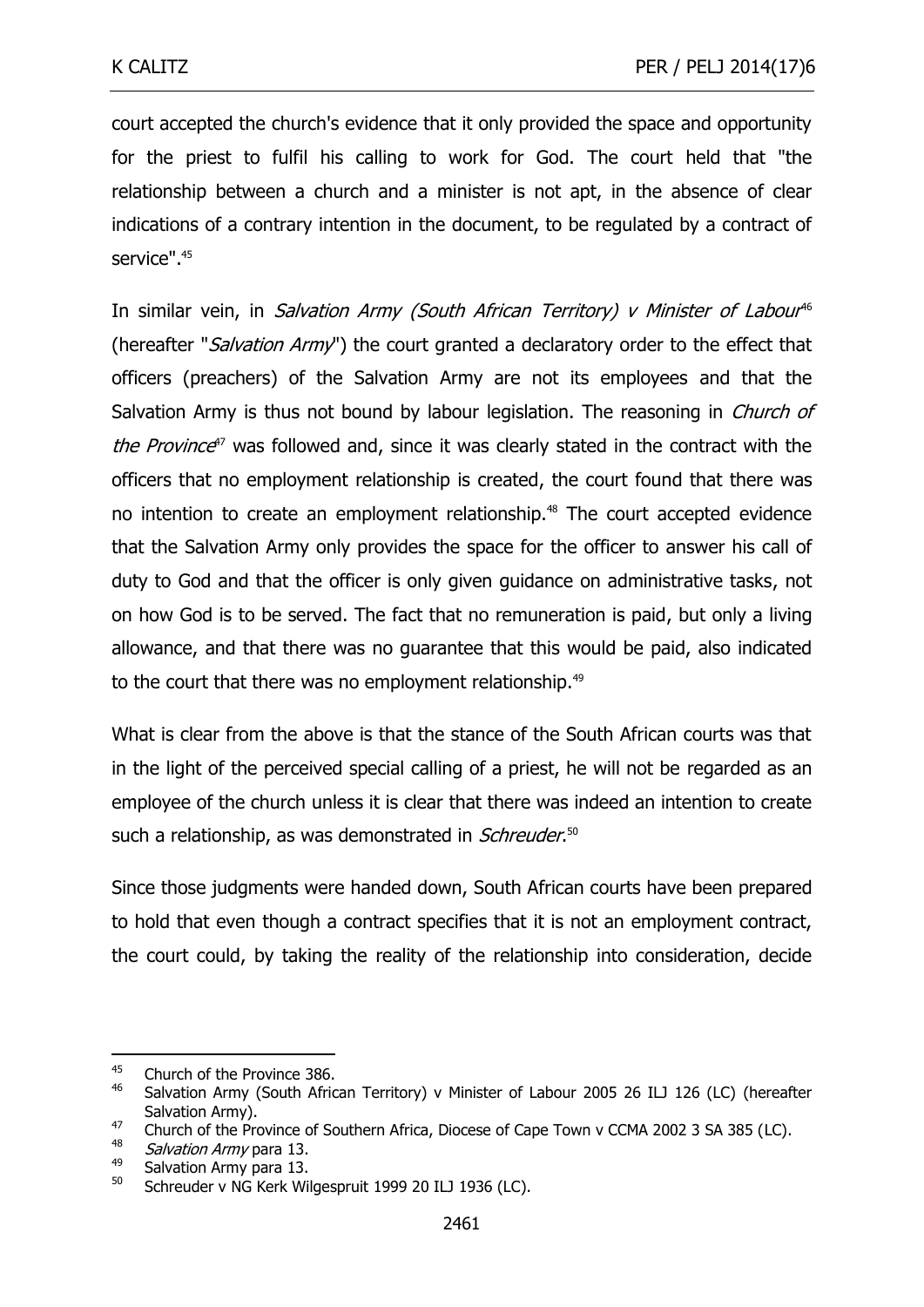that an employment relationship did exist between the parties.<sup>51</sup> In cases dealing with unfair dismissal, protection was extended to persons who could not strictly be regarded as employees, since they had no valid contracts. In these cases the courts gave effect to the right of fair labour practices conferred on "everyone" in section 23 of the *Constitution* by regarding these persons as employees.<sup>52</sup>

These considerations will not be applicable to the question of whether someone is an employee for the purposes of establishing vicarious liability, since different policy considerations would be at play. However, to protect the victim's constitutional rights to dignity, freedom and security of person,<sup>53</sup> South African courts could develop the common law rule requiring that the wrongdoer must be an employee for the purposes of vicarious liability to require only a relationship akin to employment. The Constitutional Court in K v Minster of Safety and Security<sup>54</sup> recently developed the close connection test for vicarious liability to protect the victim's constitutional rights. This development will be discussed in the next section.

Factors almost identical factors to those enumerated in JGE to establish a relationship akin to employment were applied by the South African Labour Appeal Court to establish if someone was an employee of a certain employer. In State Information Technology Agency (SITA) (Pty) Ltd v CCMA<sup>55</sup> (hereafter SITA) the court held that the three prime factors for deciding whether someone is an employee or not are whether there was control over such a person, whether the person is integrated into the organisation of the person for whom he performs work, and whether the worker is economically dependent on the other person. The court in this judgment focused on two elements which for many years have formed part of the dominant impression test for distinguishing between an employee and an

 $51$ In Denel v Gerber 2005 26 ILJ 1256 (LAC) the court held in terms of the reality of the relationship test that a person who performed certain services was an employee, even though it was explicitly stated in the contract that this was not the case.

 $\frac{52}{10}$  In Kylie v CCMA 2010 4 SA 383 (LAC) and *Discovery Health v CCMA* 2008 29 ILJ 1480 (LC) the Labour Appeal Court held that a sex worker (who had no legitimate contract of employment as her "work" was unlawful) was entitled to protection against unfair dismissal, because she was in an employment relationship. Likewise, in *Discovery Health v CCMA* 2008 29 ILJ 1480 (LC) an immigrant without a work permit, who could as a result not be lawfully employed was regarded as an employee for the purpose of protection against unfair dismissal.

<sup>53</sup> Sections 10, 12 and 14 of the Constitution of the Republic of South Africa, 1996.<br> $Kv$  Minister of Safety and Security 2005 26 JJ 1681 (SCA)

 $^{54}$  K v Minister of Safety and Security 2005 26 ILJ 681 (SCA).<br> $^{55}$  State Information Technology Agency (SITA) (Ph) Ltd y C

State Information Technology Agency (SITA) (Pty) Ltd v CCMA 2008 29 ILJ 2234 (LAC).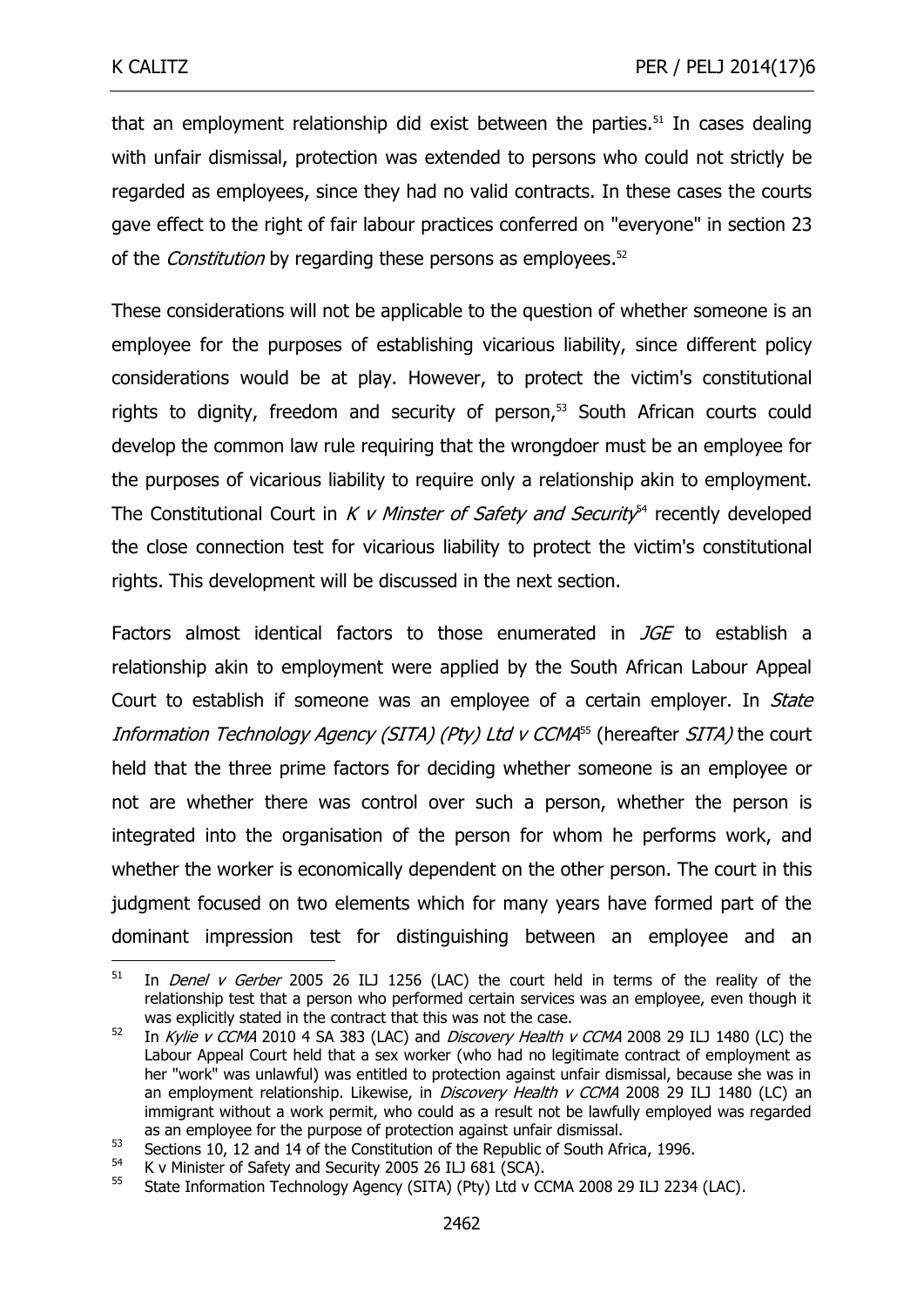independent contractor, and further emphasised the economic dependence test, which is more in line with international developments and the "deeming" provisions in the LRA. This element of the test had not previously featured as strongly as the other factors.<sup>56</sup> The test in SITA<sup>57</sup> and JGE<sup>58</sup> was very similar, since the entrepreneurial test could be equated to the economic dependency test. However, it must be kept in mind that not all of the factors constituting an employment relationship need to be present if the requirement for liability is a relationship akin to employment. This has the implication that a church could even in certain circumstances be held liable for the wrongful acts of a volunteer. 59

# **3 The development of a close connection test for vicarious liability**

# **3.1 Canada**

Up until 1999, when the Canada Supreme Court handed down the ground-breaking decision in *Bazley v Curry*<sup>®</sup> (hereafter *Bazley*), claimants in vicarious liability cases had to prove that the act in question was performed within the course and scope of the employee's employment.<sup>61</sup> This was based on the so-called Salmond rule, which also made provision for liability for acts that were not authorised, on condition that these acts constituted an improper mode of performing authorised acts.<sup>62</sup> The difficulty with this mode of thought was that an employee could not be held liable for an intentional act of misconduct, which could not be seen as "a mode of doing an authorised act." A prime example is sexual assault, which can never be seen as a mode of doing an authorised act.

In *Bazley* a warden of a school for troubled children (appointed without the management's knowing that he was a paedophile) assaulted the children while performing his duties, namely bathing the children and putting them to bed. McClaghlan J stated that courts should openly confront the question of whether the

<sup>56</sup> <sup>56</sup> Pam Golding (Pty) Ltd v Erasmus 2010 31 ILJ 1460 (LC) para 14.<br><sup>57</sup> Etate Information Technology Agency (SITA) (Pty) Ltd v CCMA 20

<sup>57</sup> State Information Technology Agency (SITA) (Pty) Ltd v CCMA 2008 29 ILJ 2234 (LAC).<br>58 ICE y English Province of Our Lady of Charity & Portsmouth Poman Catholic Diocesan Tu

<sup>58</sup> JGE v English Province of Our Lady of Charity & Portsmouth Roman Catholic Diocesan Trust 2011 EWWCH 2871 (QB), 2012 2 WLR 709.

<sup>&</sup>lt;sup>59</sup> On this subject see Morgan 2012 *CLJ* 615-650.

 $^{60}$  Bazley v Curry 1999 2 SCR 534 (hereafter "Bazley").

 $^{61}$  See Calitz 2007 *Stell LR* 455.

Heuston and Buckley Law of Torts 443.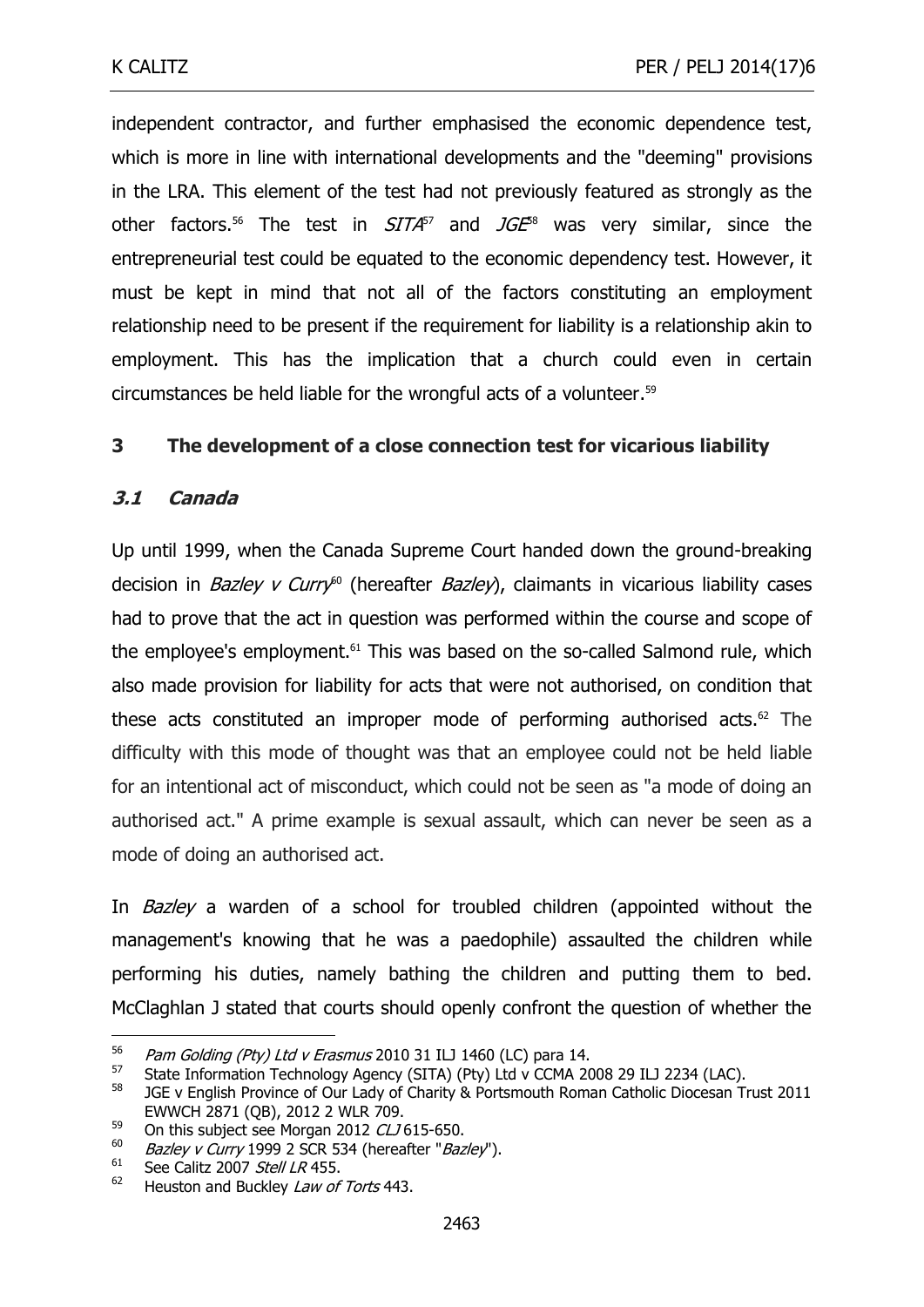employer should be held liable, rather than obscuring this decision with phrases such as the "scope of employment" and "modes of doing authorised acts". <sup>63</sup> The fundamental question was whether the wrongful act was sufficiently connected to the conduct authorised by the employer. The court held that where there is a significant connection between the enhancement of the risk that unlawful conduct will occur (brought about by the enterprise of the employer), it would be generally appropriate to hold the employer liable. Liability in these circumstances would serve the policy considerations of fairly compensating the victim and acting as a deterrent, so that employers would take preventative measures to ensure that such conduct would not occur.<sup>64</sup>

McClachlan J pointed out that factors such as the opportunity that the enterprise afforded an employee to abuse his power, the extent of the power conferred on the employee in relation to the victim, and the vulnerability of potential victims should be taken into account to establish if the enterprise enhanced the risk that such wrongful acts could occur.<sup>65</sup> In this case the connection between the authorised duties of the employee and the wrongful acts was regarded as being sufficiently close and the employer was held liabe.

In *John Doe*<sup>66</sup> the court followed *Bazley* and found that the bishop provided Bennett with great power in relation to vulnerable victims as well as the opportunity to abuse this power. $67$  The remoteness of the parishes, the lack of sophistication of some parishioners<sup>68</sup> and the psychological intimacy inherent in his role as a priest gave him the opportunity to control his victims. <sup>69</sup> The court was satisfied that a strong connection was created between the wrongful acts and the risk which the enterprise introduced into the community.

Although the close connection test in *Bazley* extended the liability of employers for the wrongful conduct of their employees, the limits of the close connection test were

<sup>63</sup>  $\frac{63}{64}$  *Bazley* para 36.

 $^{64}$  *Bazley* para 41.

 $^{65}$  *Bazley* para 41.

 $^{66}$  John Doe v Bennett 2004 1 SCR 436, 2004 SCC 17.

 $^{67}$  *John Doe* para 31.

<sup>&</sup>lt;sup>68</sup> Some of them believed that Father Bennett could turn them into a goat (*John Doe* para 31).

John Doe para 31.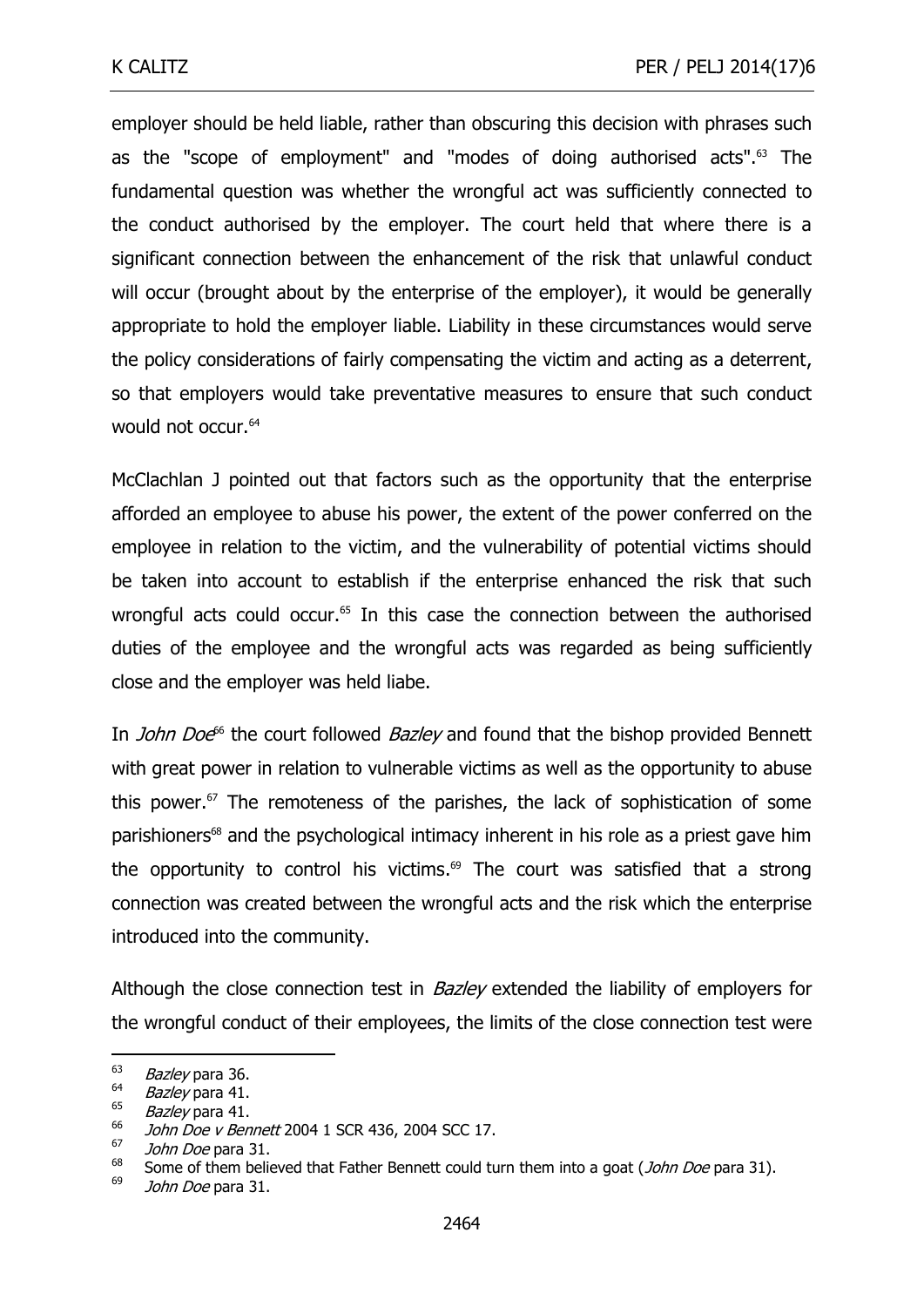illustrated in *Jacobi v Griffiths*.<sup>70</sup> In this case a youth worker met his victims at a club which he organised for youths. He invited the children to his house where he sexually assaulted them. The court found that the connection between the acts and the risk created by the employer's business was not sufficiently close to justify vicarious liability. The employment did provide him with the opportunity to commit the acts, but he did not occupy a position of trust and power  $vis-\partial - vis$  the children.<sup>71</sup> Similarly, in  $B(E)$  v Order of the Oblates of Mary Immaculate (British Columbia)<sup>72</sup> the educational authority was not held liable for the sexual assault of children by an employee in the school's bakery. Clearly there was no close connection between the duties of the baker and the sexual assault. Similarly in  $LEW$  v United Church of *Canada*<sup>73</sup> (hereafter *LEW*) regarding the sexual assault of children by a volunteer, the court held that the church was not vicariously liable since "nothing regarding Bolton's authorised role with the defendant church provided him with a greater opportunity than any other member of the community for intimacy with children". 74 It is significant that the court did not exclude the possibility that the unlawful acts of a volunteer could lead to the vicarious liability of a church.

### **3.2 The United Kingdom**

Shortly after the decision in *Bazley* the House of Lords applied the close connection test in *Lister v Hesley Hall*<sup>5</sup> (hereafter *Lister*) and thus the English courts also replaced the scope of employment test with the close connection test, at least in cases of intentional misconduct. The facts in *Lister* were almost identical to those in Bazley, in that a warden of residential facilities at a school for boys from troubled backgrounds sexually assaulted some of the boys. Lord Steyn for the majority did not require a close (or sufficient) connection between the risk of the employer's business and the acts of the employee, but required a close connection between the wrongful acts of the employee and his employment. Only Lord Millet based the liability on a close connection between the enterprise risk and the wrongful acts, as

 $^{73}$  LEW v United Church of Canada 2005 BCJ No 832 (hereafter LEW).

 $70$  Jacobi v Griffiths 1999 2 SCR 570.

 $^{71}$  Jacobi v Griffiths 1999 2 SCR 570 para 83.

 $72$  B(E) v Order of the Oblates of Mary Immaculate (British Columbia) 2005 SCC 60.<br> $73$  LEW v United Church of Canada 2005 BCJ No. 822 (bereafter LEW)

 $\frac{74}{75}$  LEW para 81.

Lister v Hesley Hall 2001 UKHL 22 (hereafter Lister).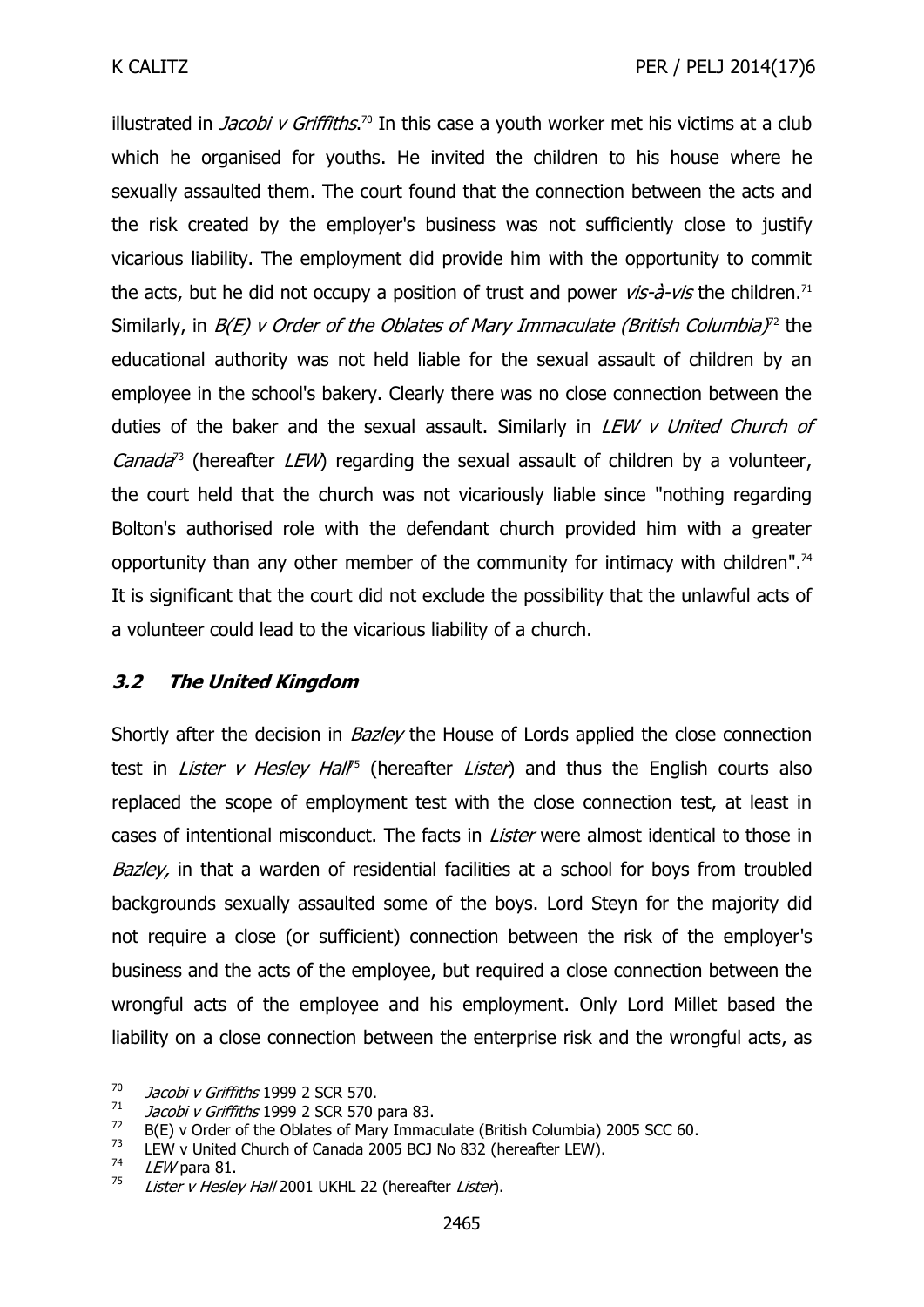was done in *Bazley*.<sup>76</sup> Although the Canadian test links the test to the policy considerations underlying the doctrine of vicarious liability, there would arguably be little difference in the end result of the application of the test. $77$ 

In The Catholic Child Welfare Society & Ors v Various Claimants & The Institute of the Brothers of the Christian Schools,<sup>78</sup> (hereafter Catholic Child Welfare Society) the UK Supreme Court analysed previous judgments to establish what would constitute a close connection and concluded that:

... what has weighed with the courts has been the fact that the relationship has facilitated the commission of the abuse by placing the abusers in a position where they enjoyed both physical proximity to their victims and the influence of authority over them both as teachers and as men of god.<sup>79</sup>

The court further stated that the creation of risk in itself is not enough to give rise to vicarious liability for sexual abuse, but it is always an important factual element in establishing vicarious liability.<sup>80</sup> The court emphasised that the children in this case were vulnerable because they were school children living cloistered on the school premises, and their personal histories made it less likely that they would be believed if they disclosed the abuse to anyone.<sup>81</sup> The requirements for a close connection was satisfied, since teachers were placed in a position of authority over vulnerable children, which gave them the opportunity to abuse their position in circumstances in which there was an increased risk that such conduct could occur.

In Maga v Trustees of the Birmingham Archdiocese of the Roman Catholic Church<sup>82</sup> (hereafter *Maga*) the court of first instance held that the Archdiocese could not be held liable for the acts of a priest who sexually assaulted a boy, since the boy and his parents were not members of the Roman Catholic Church. One of the reasons for

<sup>76</sup>  $^{76}$  *Bazley* para 41.

The close connection test was subsequently not applied only in the context of the sexual assault of children by persons in whose care they were, but also in other contexts. In Mattis v Pollock 2003 1 WLR 2158, for instance, the test was applied in holding a club owner vicariously liable for the injuries of a customer who was assaulted by a bouncer at the club.

<sup>&</sup>lt;sup>78</sup> Catholic Child Welfare Society & Ors v Various Claimants & Institute of Brothers of the Christian Schools 2012 UKSC 56.

<sup>&</sup>lt;sup>79</sup> Catholic Child Welfare Society para 84.

 $^{80}$  Catholic Child Welfare Society para 87.

<sup>&</sup>lt;sup>81</sup> Catholic Child Welfare Society para 91.<br><sup>82</sup> Maga y Trustees of the Birmingham A

<sup>82</sup> Maga v Trustees of the Birmingham Archdiocese of the Roman Catholic Church 2010 EWCA Civ 256, 2010 All ER (D) 141 (hereafter Maga).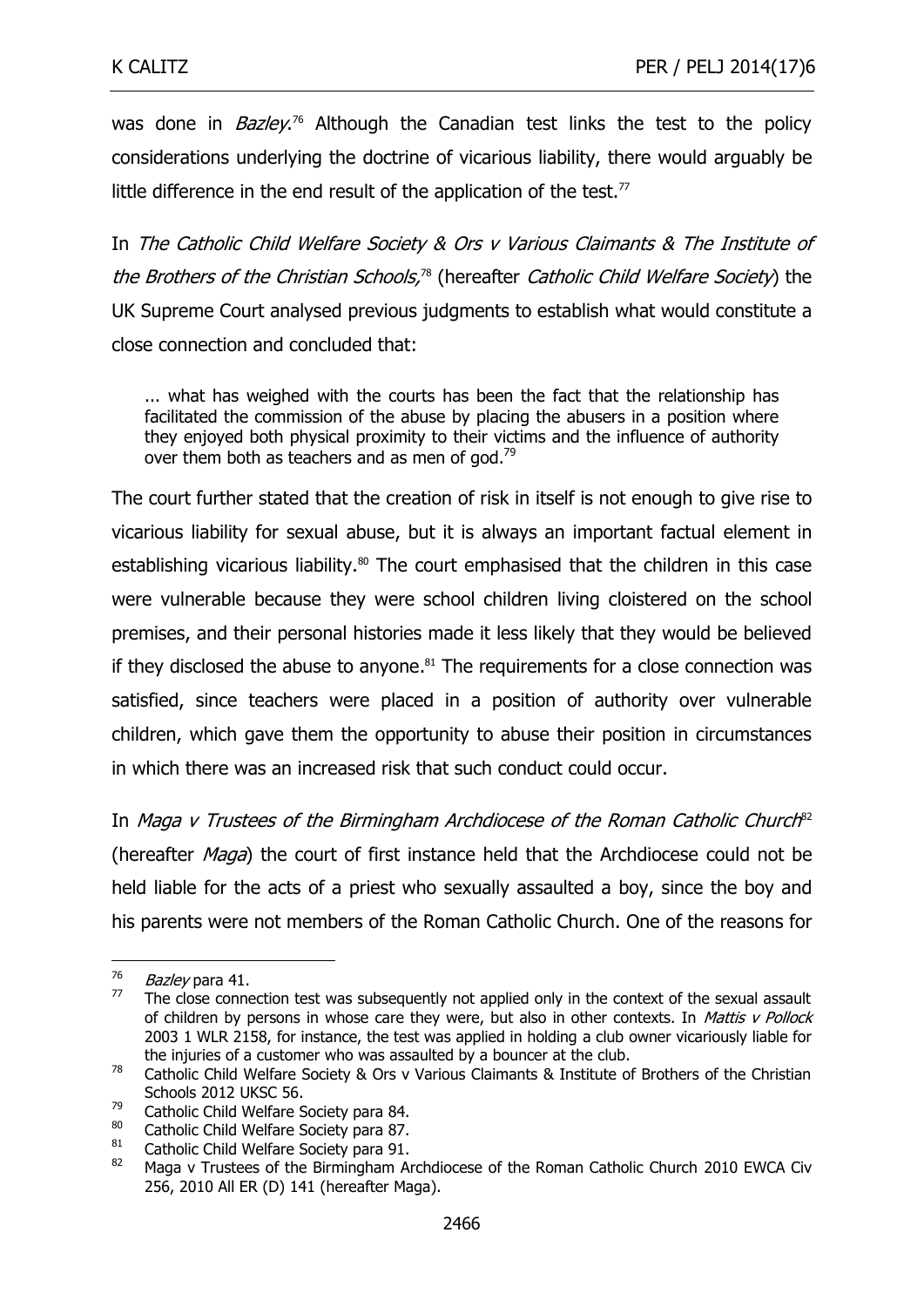this decision was that the priest met the victim while he organised sporting events and discos for youths and not while he was engaged in evangelical duties.

The Court of Appeal overturned this decision and held that in order to evangelise people, the priest also had to gain the trust of non-members of the church. In getting to know the victim he was thus ostensibly performing his duties as a priest. The court concluded that "his role as priest in the Archdiocese gave him the status and opportunity to draw the claimant further into his sexually abusive orbit by ostensibly respectable means connected with his employment as a priest at the Church". <sup>83</sup> The court further remarked that:

A priest has a special role, which involves trust and responsibility in a more general way even than a teacher, a doctor, or a nurse. He is, in a sense, never off duty; thus, he will normally be dressed in "uniform" in public and not just when at his place of work. So, too, he has a degree of general moral authority which no other role enjoys; hence the title of "Father Chris", by which Father Clonan was habitually known. It was his employment as a priest by the Archdiocese which enabled him, indeed was intended to enable him, to hold himself out as having such a role and such authority.<sup>84</sup>

The court held that a material increase in the risk of harm occurring as a result of the employment was satisfied in this case.<sup>85</sup>

The following factors seem to be a basis for a close connection between the wrongdoer's employment and the wrongful deeds:

- 1 The position in which the wrongdoer was appointed was a position of trust, respect and authority;
- 2 the specific duties to promote the goals of the enterprise gave him the opportunity to commit the wrongful acts;
- 3 the victims were vulnerable; and
- 4 a material risk of increase of harm was created by the enterprise.

<sup>-</sup> $\frac{83}{84}$  *Maga* para 48.

 $\frac{84}{85}$  *Maga* para 45.

Maga para 53.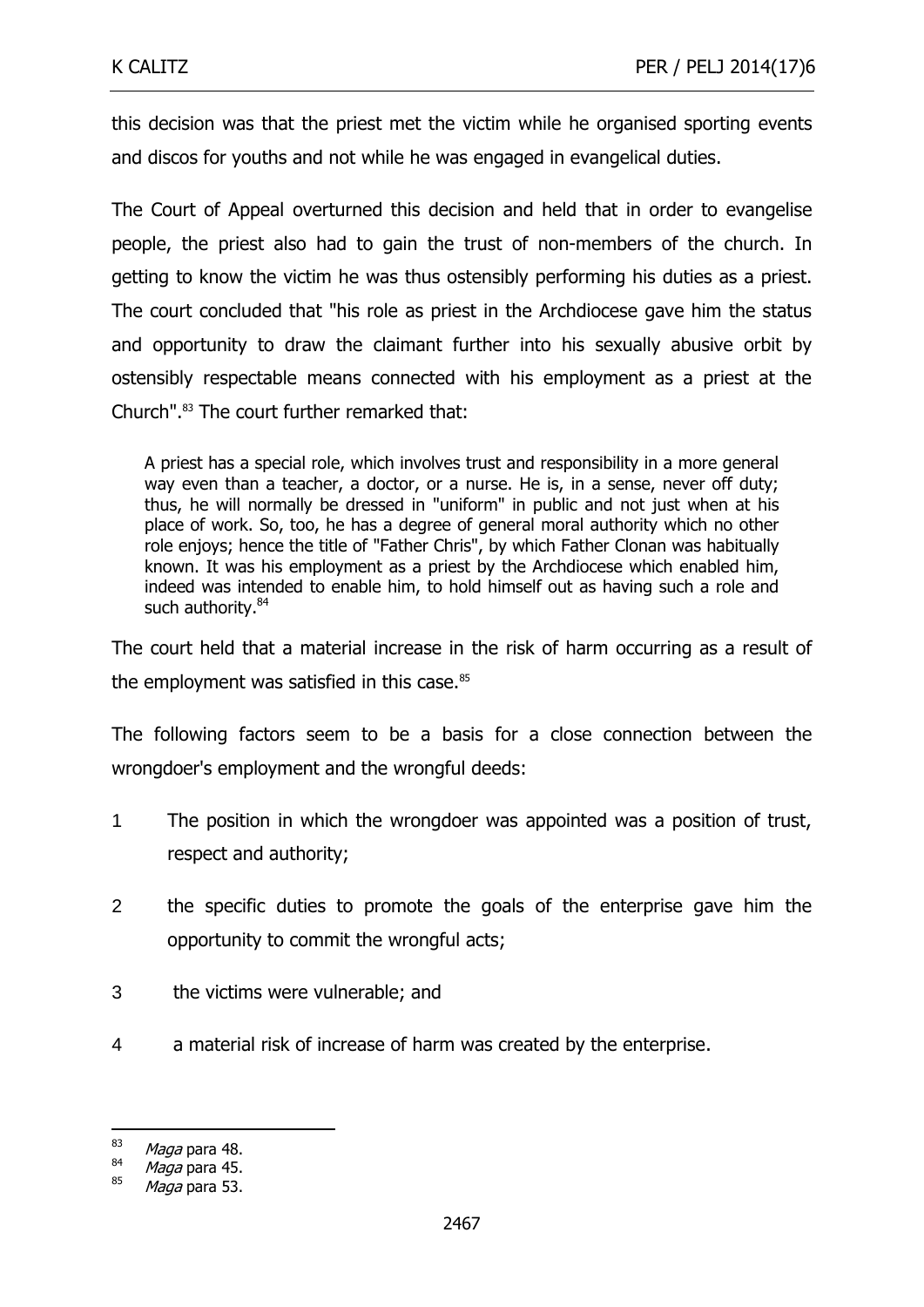### **3.3 South Africa**

The South African Constitutional Court followed the *Bazley<sup>86</sup>* and *Lister<sup>87</sup>* cases in K v Minster of Safety and Security,<sup>88</sup> which concerned the rape of a young woman by three policemen on duty, in uniform and driving a police vehicle while doing their patrol rounds. The court found a basis for the development of the South African doctrine of vicarious liability in *Minster of Police v Rabie*<sup>39</sup> in which the court stated that an act done by a servant, where he subjectively intended to act solely for his own purposes, may fall outside the course and scope of his employment. However, if there is a sufficiently close link between the servant's acts for his own interests and the business of his master, the master may still be held liable.<sup>90</sup> The Constitutional Court developed the common law in terms of section 39(2) of the *Constitution* to require a sufficiently close connection between the wrongdoer's actions and the business of his employer. The court held that the second (objective) part of this test does not only include a factual closeness, but that explicit recognition must also be given to the normative content of this part of the test to include constitutional rights and duties.<sup>91</sup>

O'Reagan J held that the police had a constitutional duty to protect the public and that the public needed to trust the police to enable them to do their duties.<sup>92</sup> This is exactly what the victim did. The fact that the perpetrators were provided with uniforms and an official vehicle played a role in persuading the victim to trust them and enabled them to rape her. They breached their duty by way of a commission (the rape) and an omission (failing to protect the victim in accordance with their constitutional duty).<sup>93</sup> The court found that there was a sufficiently close connection between their wrongful acts and the business of their employer to hold the Minster vicariously liable.<sup>94</sup> Like the majority in the House of Lords in *Lister v Hesley Hall*,<sup>95</sup>

 $^{86}$  Bazley v Curry 1999 2 SCR 534.

Lister v Hesley Hall 2001 UKHL 22.

<sup>&</sup>lt;sup>88</sup> K v Minister of Safety and Security 2005 9 BCLR 835 (CC).<br><sup>89</sup> Minister of Police v Pabie 1986 1 SA 117 (A)

<sup>&</sup>lt;sup>89</sup> Minister of Police v Rabie 1986 1 SA 117 (A).

<sup>&</sup>lt;sup>90</sup> Minister of Police v Rabie 1986 1 SA 117 (A) 134.

<sup>&</sup>lt;sup>91</sup> K v Minister of Safety and Security 2005 9 BCLR 835 (CC) para 32.

<sup>&</sup>lt;sup>92</sup> K v Minister of Safety and Security 2005 9 BCLR 835 (CC) para 52.<br><sup>93</sup> K v Minister of Safety and Security 2005 9 BCLB 835 (CC) para 53

<sup>93</sup> K v Minister of Safety and Security 2005 9 BCLR 835 (CC) para 53.<br>94 K v Minister of Safety and Security 2005 0 BCLB 825 (CC) para 57.

K v Minister of Safety and Security 2005 9 BCLR 835 (CC) para 57.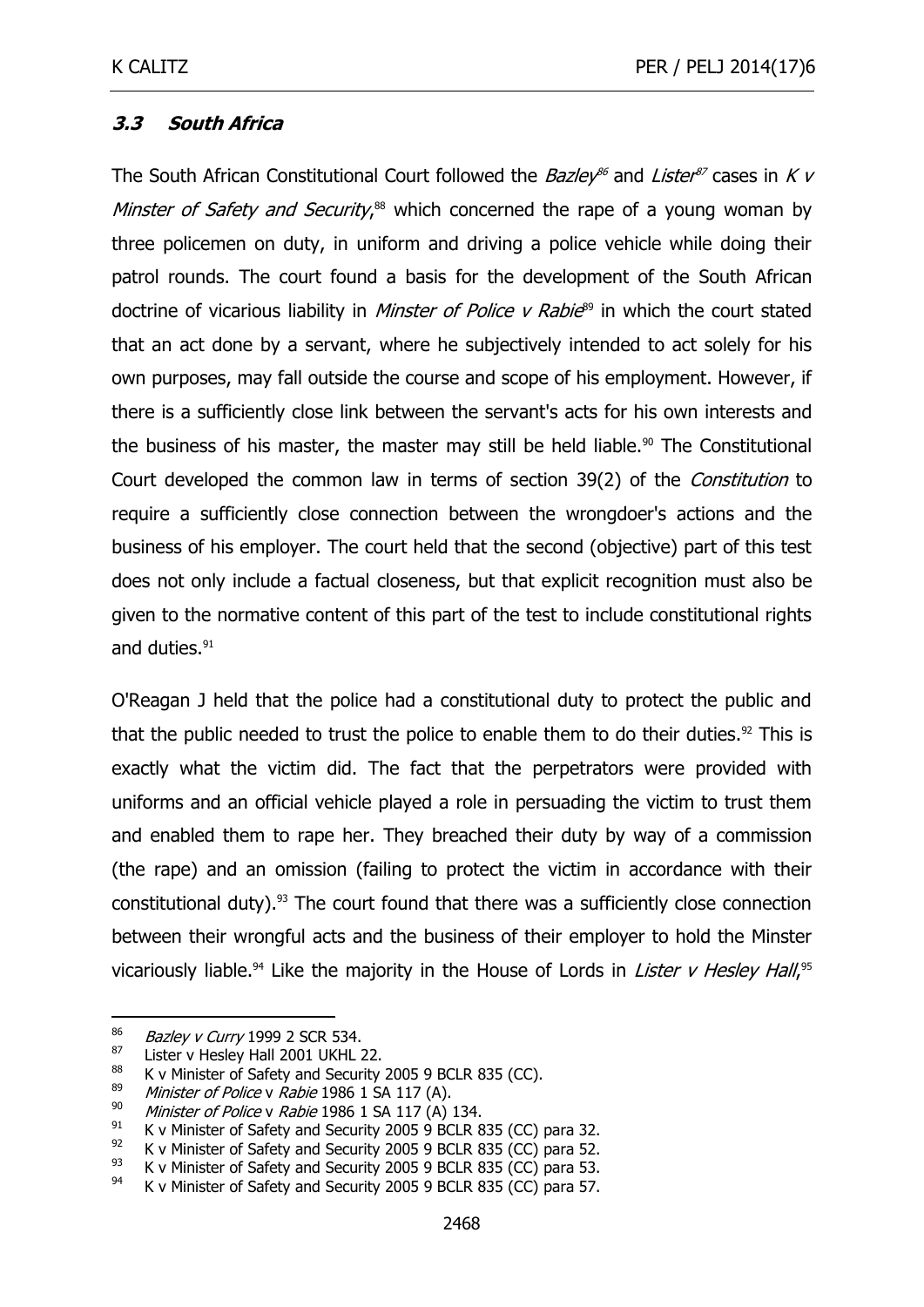the Constitutional Court did not link the wrongful acts to the enterprise risk. Some authors have welcomed this approach, <sup>96</sup> while others have raised concerns that the liability of the state has become near absolute.<sup>97</sup>

In apparently further broadening an employer's vicarious liability, the South African Constitutional Court subsequently held the Minster liable for the rape of a girl by a policeman in plain clothes, on standby duty and driving an unmarked vehicle. In  $F\vee$ *Minister of Safety and Security*<sup>88</sup> the court held that the policeman's employment secured the trust that the vulnerable person placed in him and further facilitated the commission of the wrongful act.<sup>99</sup> The court acknowledged that if a policeman was off duty that would be a relevant factor in determining the closeness of the connection, but held that this factor was rendered less significant by the fact that the policeman nevertheless had the duty to protect the girl and that a vulnerable young girl was led to believe that the policeman had assumed the responsibility to protect her.<sup>100</sup> The connection was found to be sufficiently close.

The close connection test was applied by South African courts not only where the victims were vulnerable women and children. The Supreme Court of Appeal followed the Constitutional Court's development of the close connection test in  $Kv$  Minster of Safety and Security and F v Minister of Safety and Security in Minister of Defence v Von Beneke<sup>101</sup> (hereafter "Von Beneke"), which concerned an employee in the Defence Force who stole a defence force firearm that was later used in a robbery. Someone was injured in the incident and claimed damages from the Minister of Defence. After finding that the Minster was vicariously liable, the court remarked:

It should however be made clear that I have reached this conclusion in the limited perspective of the agreed facts. If the Minister were, for example, to have satisfied me that the defence force had taken all reasonable steps to prevent the theft of weapons by its responsible employees, appropriate to its constitutional

<sup>95</sup> Lister v Hesley Hall 2001 UKHL 22.

 $^{96}$  Roederer 2005 *SAJHR* 606.<br><sup>97</sup> Wagener 2008 *SAJ 1680* 

 $^{97}$  Wagener 2008 *SALJ* 680.

<sup>&</sup>lt;sup>98</sup> F v Minister of Safety and Security 2012 1 SA 536 (CC).

<sup>&</sup>lt;sup>99</sup> F v Minister of Safety and Security 2012 1 SA 536 (CC) paras 62-64.

<sup>&</sup>lt;sup>100</sup> F v Minister of Safety and Security 2012 1 SA 536 (CC) para 67.

Minister of Defence v Von Beneke 2013 34 ILJ 275 (SCA) (hereafter Von Beneke).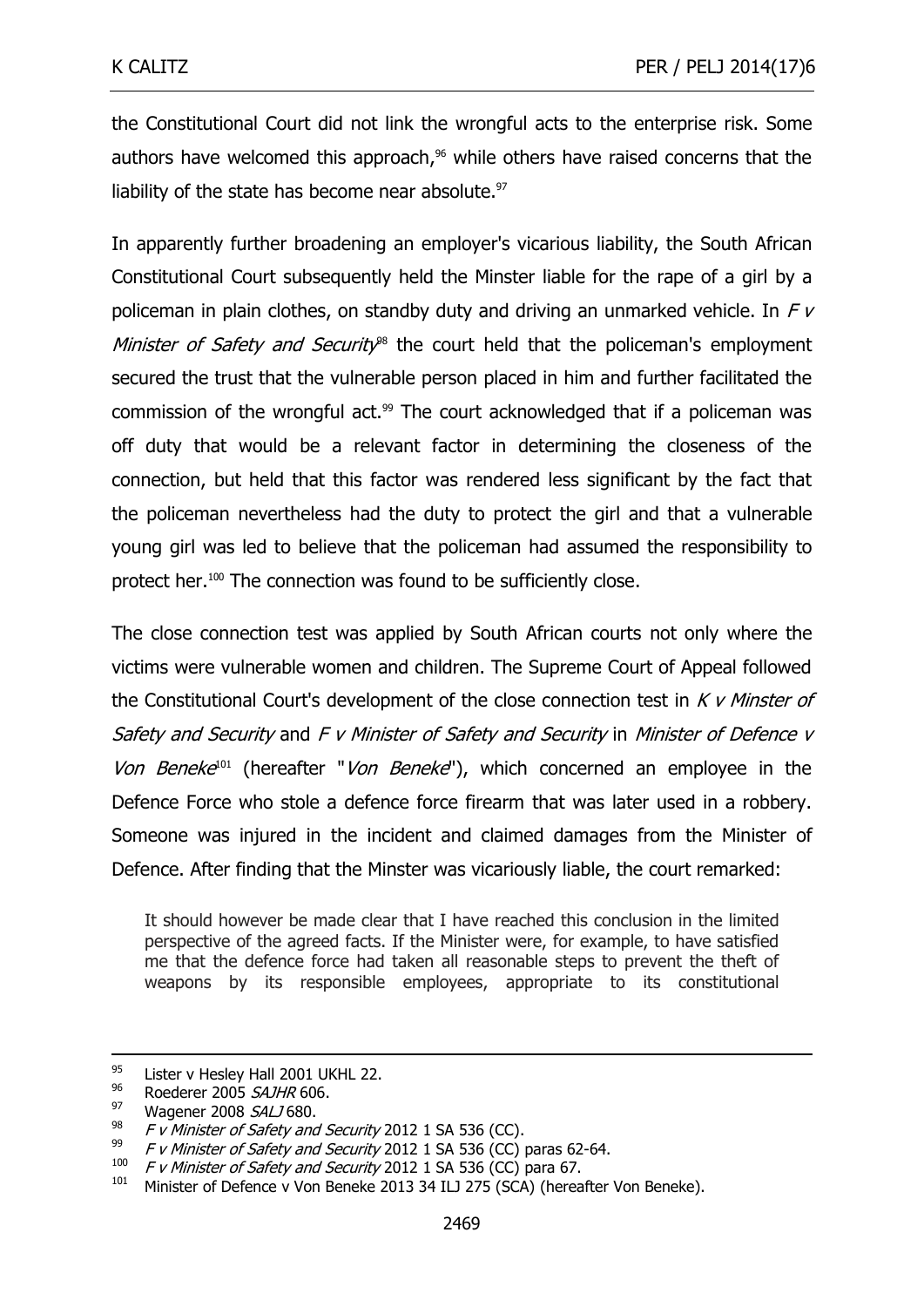responsibilities, I might have been persuaded that such was not a proper case for the extension of the remedy despite the closeness of the connection.<sup>102</sup>

The last sentence is a reason for concern, since the court is apparently not taking into consideration that vicarious liability is a form of strict liability. If direct liability had been the issue, then it could be a defence if the employer had done everything to keep employees from wrongdoing, but this can never be a defence where the claim is based on vicarious liability. Even the most careful employer will not be successful with this defence. If there is a sufficiently close relationship between the wrongdoer's acts and the business of the employer, the employer may be held vicariously liable without being at fault.

The close connection test was applied not only in the case of an employer being a state department which owes a constitutional duty to the public, but also in the case of employers in the private sector. This was illustrated in *Grobler v Naspers*,<sup>103</sup> in which Naspers was held liable for the damages of a victim who was sexually harassed by a manager employed by Naspers.<sup>104</sup>

In the case of a claim against a church for the sexual assault on a child by a priest, the court will apply the close connection test as developed by the Constitutional Court. The court will without doubt follow the judgments in Canada and the United Kingdom regarding the exact duties of the priest, the authority bestowed on the priest by the church, which could have facilitated the wrongful act, and the vulnerability of the victim.

#### **4 Prescription of stale claims**

In cases of historical sexual abuse of children, claimants who institute action years after the wrongful acts do so because they want acknowledgment of the fact that a wrong has been done to them and need an apology, which the defendant or wrongdoer is not always willing to give. After years of keeping quiet because of threats and stigmatisation if they should tell, as well as experiencing the

 $\frac{102}{103}$  *Von Beneke* para 26.

 $103$  Grobler v Naspers 2004 4 SA 220 (C).

On appeal, in *Media 24 v Grobler* 2005 7 BLLR 649 (SCA), the court held the employer directly liable because it was negligent in not following up the victim's complaints.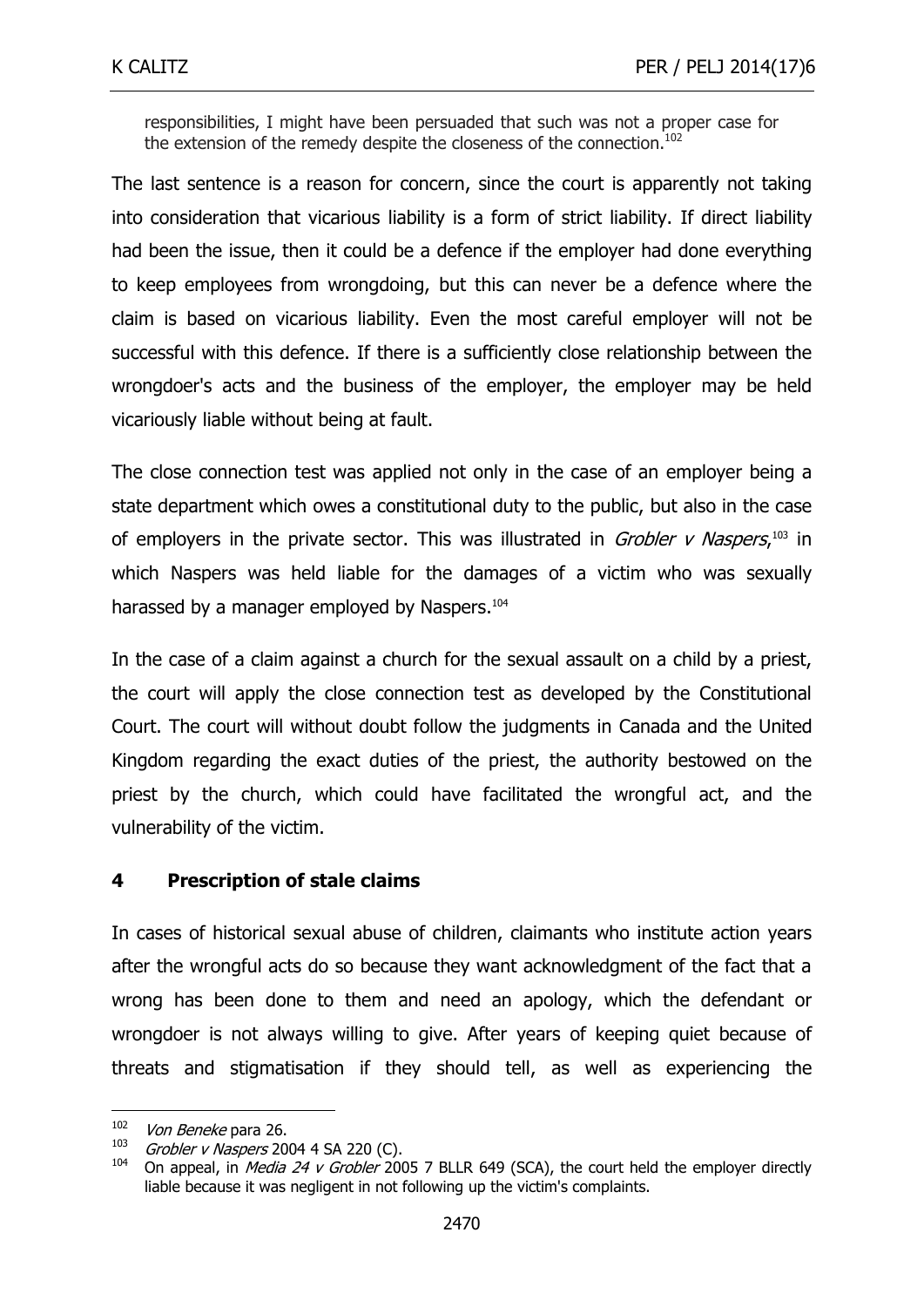psychological effects of the suppression of the facts,<sup>105</sup> victims wish to attempt to prevent similar crimes, to experience restorative justice, and to establish the truth. They are then confronted with the ordinary time limits for civil claims in different countries. While in earlier cases courts mostly held that claims have prescribed if victims claimed out of the ordinary time limits, there is now recognition of the singular psychological barriers which prevent victims of sexual abuse from claiming within normal time limits, as will be discussed below.

# **4.1 Canada**

In  $M(K)$  v  $M(H)$ ,<sup>106</sup> a case of incest brought 25 years after the complainant was assaulted and raped by her father, the Canada Supreme Court held that:

The tort claim, although subject to limitations legislation, does not accrue until the plaintiff is reasonably capable of discovering the wrongful nature of the defendant's acts and the nexus between those acts and the plaintiff's injuries. In this case, that discovery occurred only when the appellant entered therapy, and the lawsuit was commenced promptly thereafter … Various psychological and emotional harms immediately beset the victim of incest, but much of the damage is latent and extremely debilitating. When the damages begin to become apparent, the causal connection between the incestuous activity and present psychological injuries is often unknown to the victim. A statute of limitations provides little incentive for an incest victim to prosecute his or her action in a timely fashion if the victim has been rendered psychologically incapable of recognizing that a cause of action exists.<sup>107</sup>

Although this case was about incest, the causes for the delay in bringing a claim are essentially the same as in the case of sexual assault by non-family members.

The court in  $M(K)$  v  $M(H)$  applied the common law "reasonable discoverability rule", which has the implication that the limitations period should start running only when the victim "discovers" the harm done to her and its likely cause. The court emphasised that the fact that the subjective shifting of the responsibility for the assaults to the wrongdoer (instead of the victim blaming herself) usually happens only during psychotherapy. The court's view was that this creates a presumption that incest victims will discover the necessary connection between their injuries and the wrong done to

<sup>&</sup>lt;sup>105</sup> Balboni and Bishop 2010 *CJR* 151.<br><sup>106</sup> M(K) K M(H) 1992 3 SCR 6 96 DLE

 $106$  *M(K) v M(H)* 1992 3 SCR 6, 96 DLR 4th 289.

 $M(K)$  v  $M(H)$  1992 3 SCR 6, 96 DLR 4th 289.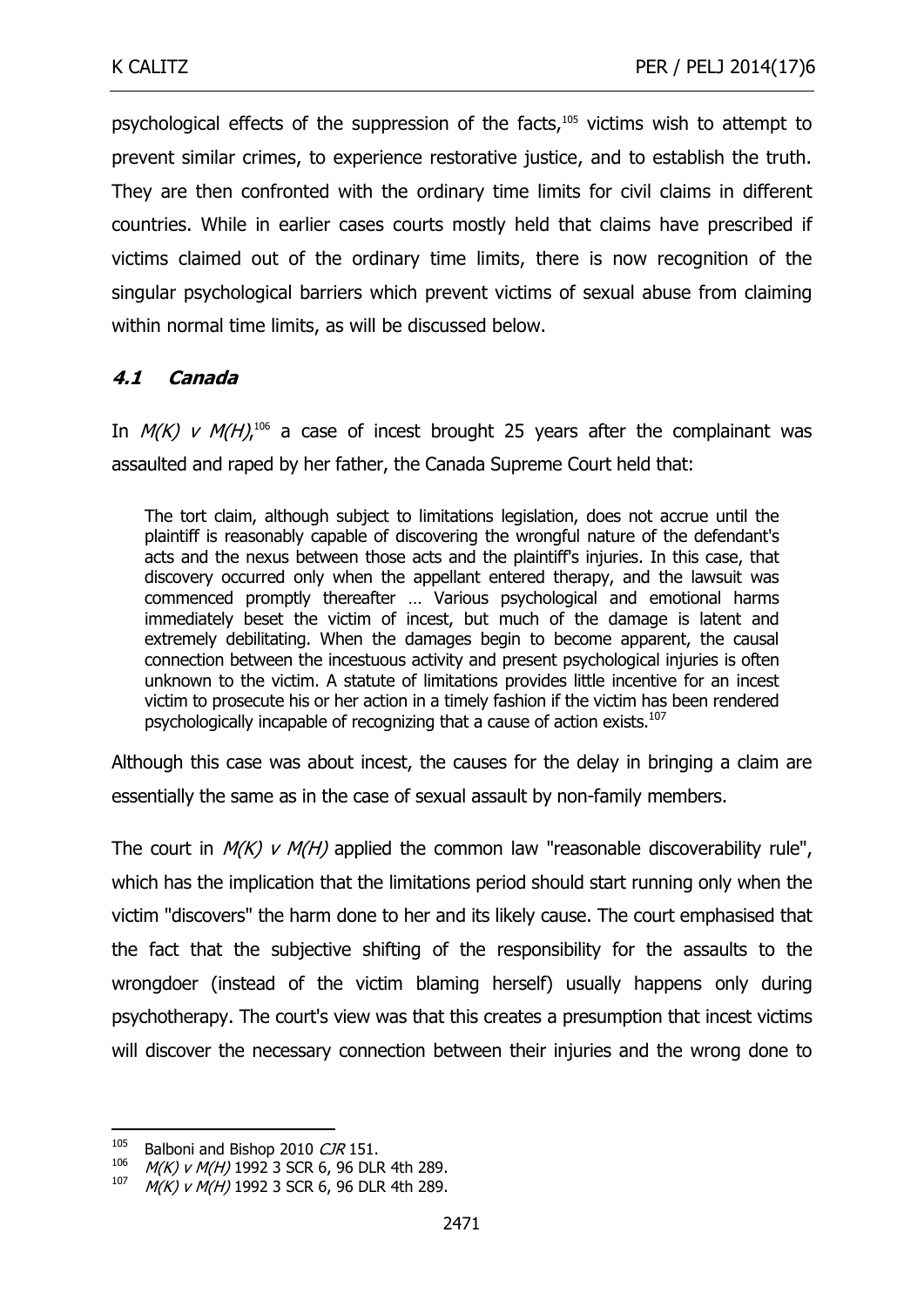them (thus discovering their cause of action) only during some form of psychotherapy. 108

- 1 The reasonable discoverability rule, developed to bring a balance in limitations acts which previously protected only the interests of the defendant,  $^{109}$  was subsequently enshrined in legislation regulating limitation periods in Canadian provinces. The limits of extending the prescription period were illustrated in Quebec in OW v WP.<sup>110</sup> In this case the court held that prescription did run against the claimant who brought a claim in 1999, more than 50 years after she had been raped by her brother. Evidence to the effect that she discussed the possibility of claiming in 1972 persuaded the court that she already at that time appreciated the causal link between the sexual assaults and her injuries even before she went for therapy. $111$
- 2 In Shirley Christensen v Roman Catholic Archbishop of Quebec and Paul-Henri Lachance<sup>112</sup> the claimant was sexually assaulted by a priest as a child in the late 1970s when she was between 6 and 8 years old. She disclosed the assaults to her parents, who went to see the Archbishop. He persuaded the parents not to publicise the matter, since the diocese would take further steps. Ms Christensen's deeply religious parents complied. The claimant later learnt that the priest simply switched parishes. She instituted a claim only in 2006 when she realised, after a very specific incident, what devastating consequences the abuse had had on her life.<sup>113</sup> The Quebec Superior Court in  $C(S)$ c Lachance SC v L'archevêque Catholique Romain de Québec<sup>114</sup> (in a notice of motion for dismissal) held that her claim had prescribed in terms of relevant legislation two years after the incident, since her parents had not

<sup>108</sup>  $108$  *M(K) v M(H)* 1992 3 SCR 6, 96 DLR 4th 289 para 30.

McLachlin J in Novak v Bond 1909 1 SCR 808 (SCC) discussed in Derer, McDougall and Bottom Line Research 2014 http://www.bottomlineresearch.ca/articles/articles/pdf/The%20Discover ability%20Principles%20in%20the%20Limitations%20Act.pdf.

 $110$  OW v WP 2012 ABQB 252 (CanLII).

 $111$  OW v WP 2012 ABQB 252 (CanLII) para 43.

<sup>112</sup> Shirley Christensen v Roman Catholic Archbishop of Quebec and Paul-Henri Lachance 2010 SCC 44, 2010 CSC 4 (hereafter Shirley Christensen).

 $113$  Shirley Christensen para 45.

C(S)c Lachance SC v L'archevêque Catholique Romain de Québec 2009 QCCA 1349.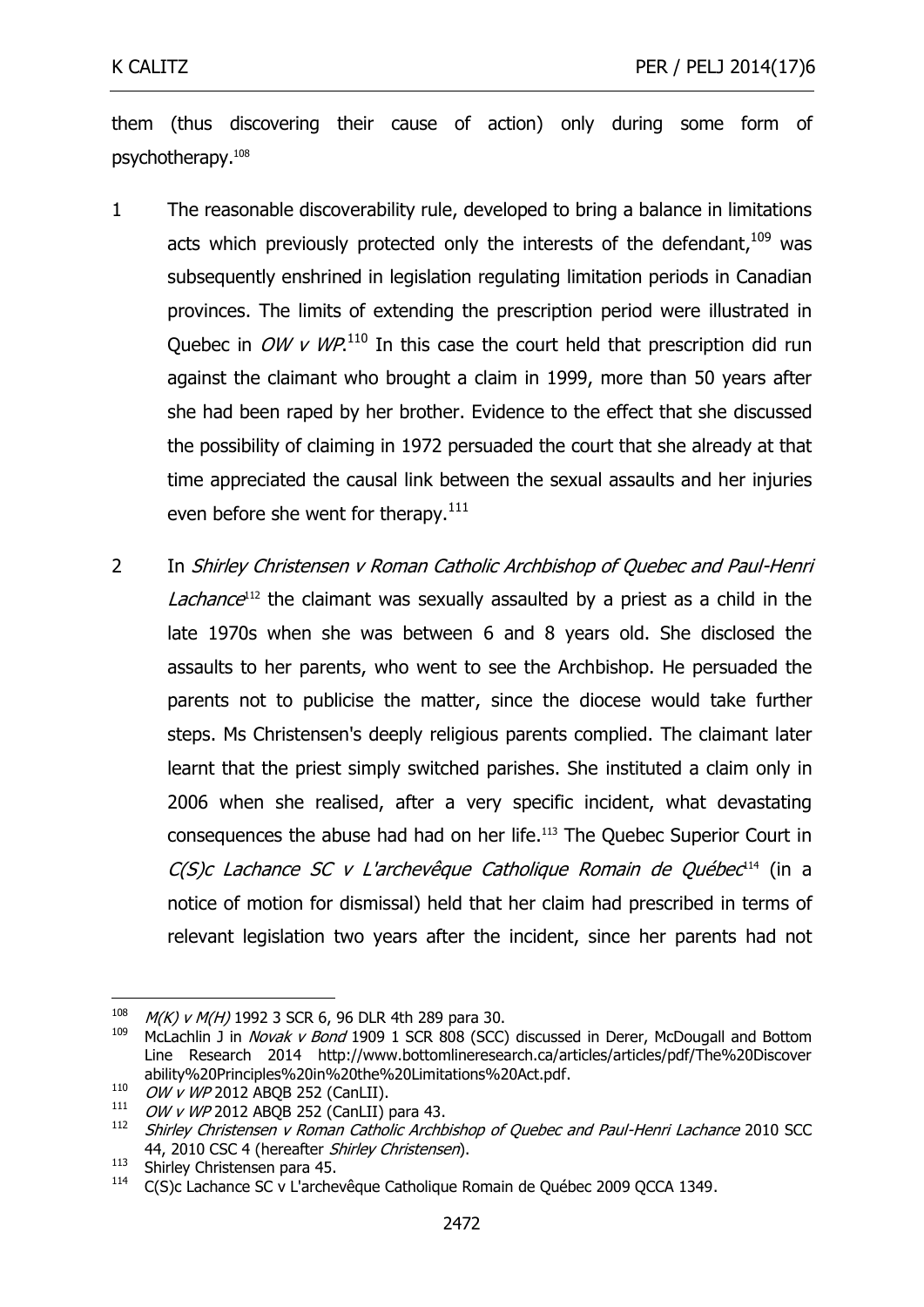taken action within the time limits.<sup>115</sup> Article 2904 of the *Quebec Civil Code*<sup>116</sup> provides that prescription does not run against claimants if it is impossible in fact for them to act by themselves or to be represented by others. This was interpreted by the court to mean that even though it was impossible for the claimant to act because of her psychological condition, it was not impossible for her parents to do so. The court held that they could have claimed even though they had been requested to refrain from doing so, since they were aware of the link between the sexual assaults and the behavioural problems of their daughter.<sup>117</sup> Chamberland JCA held in a dissenting opinion that the claim had not prescribed, since:

… prescription simply cannot run when the cause of action has not yet crystallised. So, in this case, the appellant alleges that she had no knowledge until June 2006, due to a triggering event which was very specific and which occurred at this time, of the link between psychological difficulties and the acts committed by the respondent Lachance 25 years earlier. $118$ 

As to the knowledge of the parents, Chamberland JCA was of the view that testimony must be heard on whether the parents were aware that the claimant's behavioural problems were caused by the assaults. The Quebec Court of Appeal confirmed the majority decision<sup>119</sup> but the Canada Supreme Court<sup>120</sup> agreed with the dissenting opinion of Chamberland and remanded the case to the Quebec Superior Court to hear evidence on the reasons for the delay in bringing the claim. The fact that it was remanded means that if evidence points towards the parents not being aware of the link between the assaults and their daughter's behaviour, the claimant could still be successful.

The position in Quebec seems to be unfair towards a minor whose parents or guardian did not institute action due to negligence, carelessness or reasons of their own, before prescription. Minors in the United Kingdom and South Africa are better protected, since if no action was taken on their behalf, limitation will start running

<sup>&</sup>lt;sup>115</sup> Shirley Christensen para 119.<br><sup>116</sup> Civil Code of Québec, LPO S.

 $116$  Civil Code of Québec, LRQ, c C-1991.

<sup>&</sup>lt;sup>117</sup> Shirley Christensen para 119.<br><sup>118</sup> Shirley Christensen para 129.

<sup>&</sup>lt;sup>118</sup> Shirley Christensen para 138.<br><sup>119</sup> Shirley Christensen para 144

<sup>&</sup>lt;sup>119</sup> Shirley Christensen para 144.<br><sup>120</sup> Shirley Christensen v Roman (

Shirley Christensen v Roman Catholic Archbishop of Ouébec 2010 SCC 44, 2010 2 SCR 694.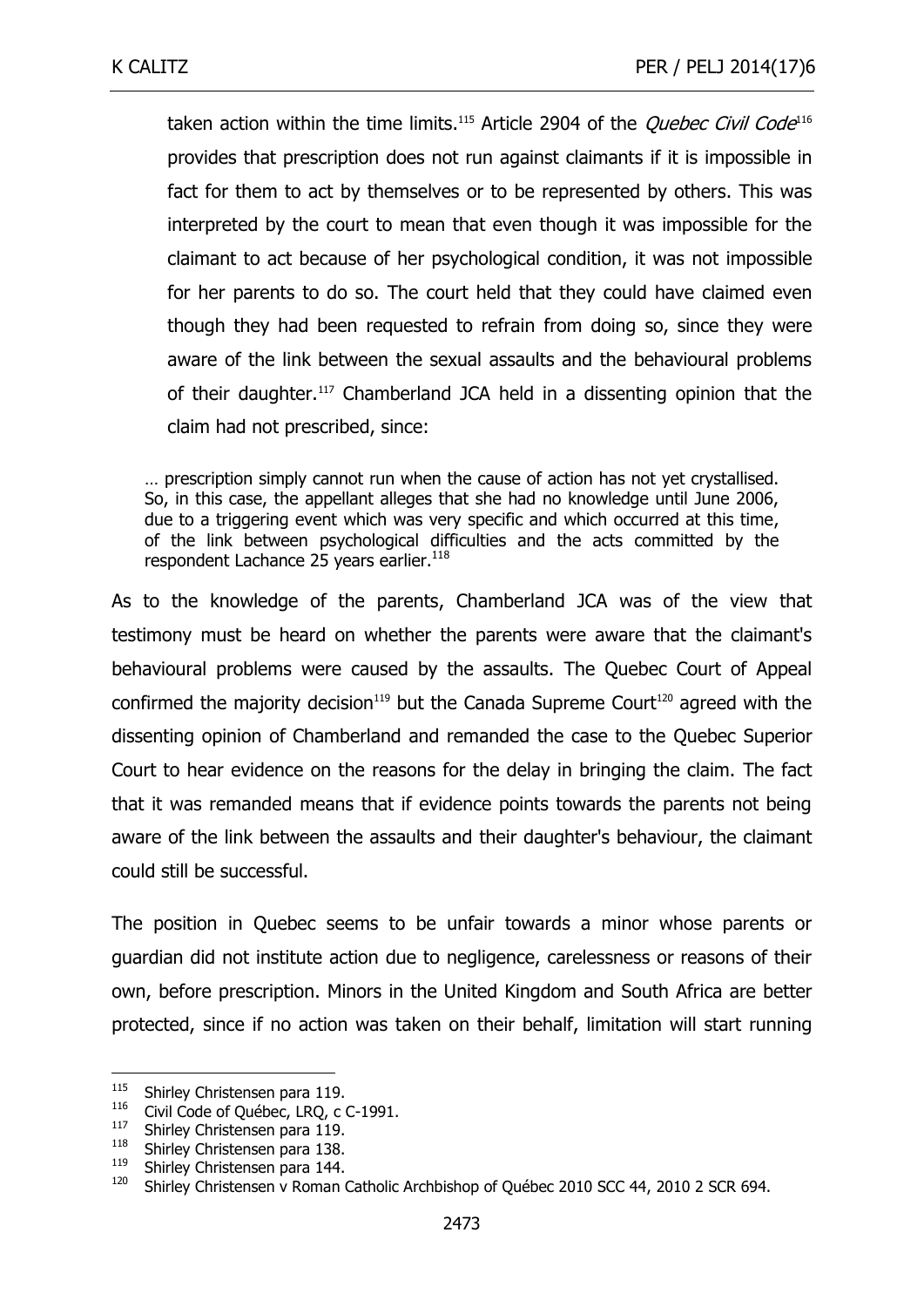only on the complainants' eighteenth birthday. 121

### **4.2 The United Kingdom**

In the United Kingdom, in terms of section 11 of the Statute of Limitations Act 1980 (hereafter *Limitations Act*), prescription will run for three years from the date on which the debt accrued or on the date of knowledge (if later) of the person injured. According to section 14(1), the "date of knowledge" is the date upon which the claimant first had knowledge of various facts, including "that the injury … was significant". An injury is "significant" in terms of section 14(2) if the person would reasonably have considered it sufficiently serious to justify his instituting proceedings for damages against a defendant who did not dispute liability and was able to satisfy a judgment.

The court in A  $v$  Hoare<sup>122</sup> dealt with five cases of historical sexual abuse brought outside the limitation period. The court held that section 14(2) could not be interpreted to accommodate a subjective test of the mental state of the victim to extend the limitation period. The court thus favoured an objective test in interpreting section 14(2), which meant that prescription would run in the normal way. The court remarked that $123$  "that does not mean that the law regards as irrelevant the question of whether the actual claimant, taking into account his psychological state in consequence of the injury, could reasonably have been expected to institute proceedings". The court held that the psychological state of the claimant should rather be dealt with in terms of section 33 of the *Limitations Act*, which gives the court a discretion to extend the period when it is equitable to do so.

Section 33 of the *Limitations Act* 1980 provides that:

(1) If it appears to the court that it would be equitable to allow an action to proceed having regard to the degree to which - (a) the provisions … of this Act prejudice the plaintiff or any person whom he represents; and

<sup>&</sup>lt;sup>121</sup> Section 28 of the United Kingdom *Statute of Limitations Act* 1980 and s 13 of the South African Prescription Act 68 of 1969.

 $122$  A v Hoare 2008 UKHL 6.

 $A$  v Hoare 2008 UKHL 6 para 44.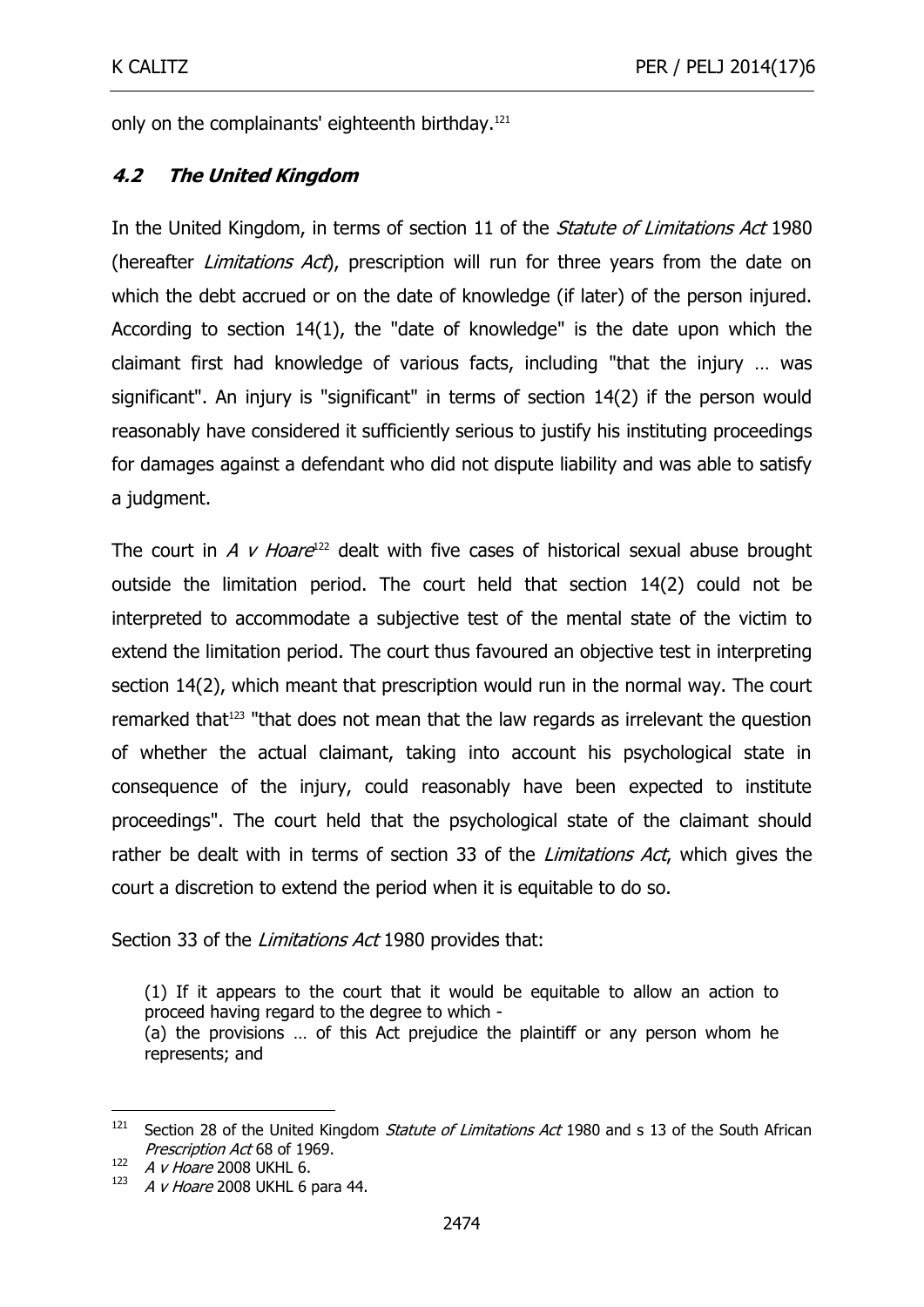(b) any decision of the court under this subsection would prejudice the defendant or any person whom he represents;

the court may direct that those provisions shall not apply to the action, or shall not apply to any specified cause of action to which the action relates.

The interests of both the claimant and the defendant must thus be taken into account by the court before exercising its discretion to extend the period for a claim. Section 33 further specifically provides in subsection (3)(a) that one of the matters to be taken into account in the exercise of the discretion is the reasons for the delay on the part of the plaintiff. This opens the door for the mental state of a victim of sexual abuse to be taken into account. However, the court is obliged to also have regard to the extent to which the evidence is likely to be less cogent as a result of the delay.

The approach of the court in  $A \vee$  Hoare was followed in Raggett  $\nu$  the Society of Jesus Trust 1929 for Roman Catholic Purposes<sup>124</sup> (hereafter Raggett). The court accepted that child victims of sexual assault often suppress memories of the assault and on this ground ruled that in spite of a delay of 30 years the claim had not prescribed and could be brought in terms of section 33.<sup>125</sup>

However, the court declined to exercise its jurisdiction in terms of section 33 in  $EL$   $v$ The Children's Society,<sup>126</sup> a case of child abuse brought almost 50 years after the acts. Because of the fact-sensitivity of cases of this kind, the long lapse of time, the fact that the wrongdoer (who committed suicide) as well as some of the witnesses were deceased, and that the memories of other witnesses failed them, the court was not prepared to extend the normal period for claims.

The application of the "objective date of knowledge" test of section 14 by the courts was seen by some as a positive development in creating certainty. However, concerns were raised because of the generous application of section 33, especially in Raggett, where there were delays of many decades.<sup>127</sup>

<sup>&</sup>lt;sup>124</sup> Raggett v the Society of Jesus Trust 1929 for Roman Catholic Purposes 2009 EWHC 909 (QB) (hereafter Raggett).

 $\frac{125}{126}$  Raggett para 129.

<sup>&</sup>lt;sup>126</sup> EL v The Children's Society 2012 EWHC 365 (QB).

Kemp 2009 Plymouth Law Review 46.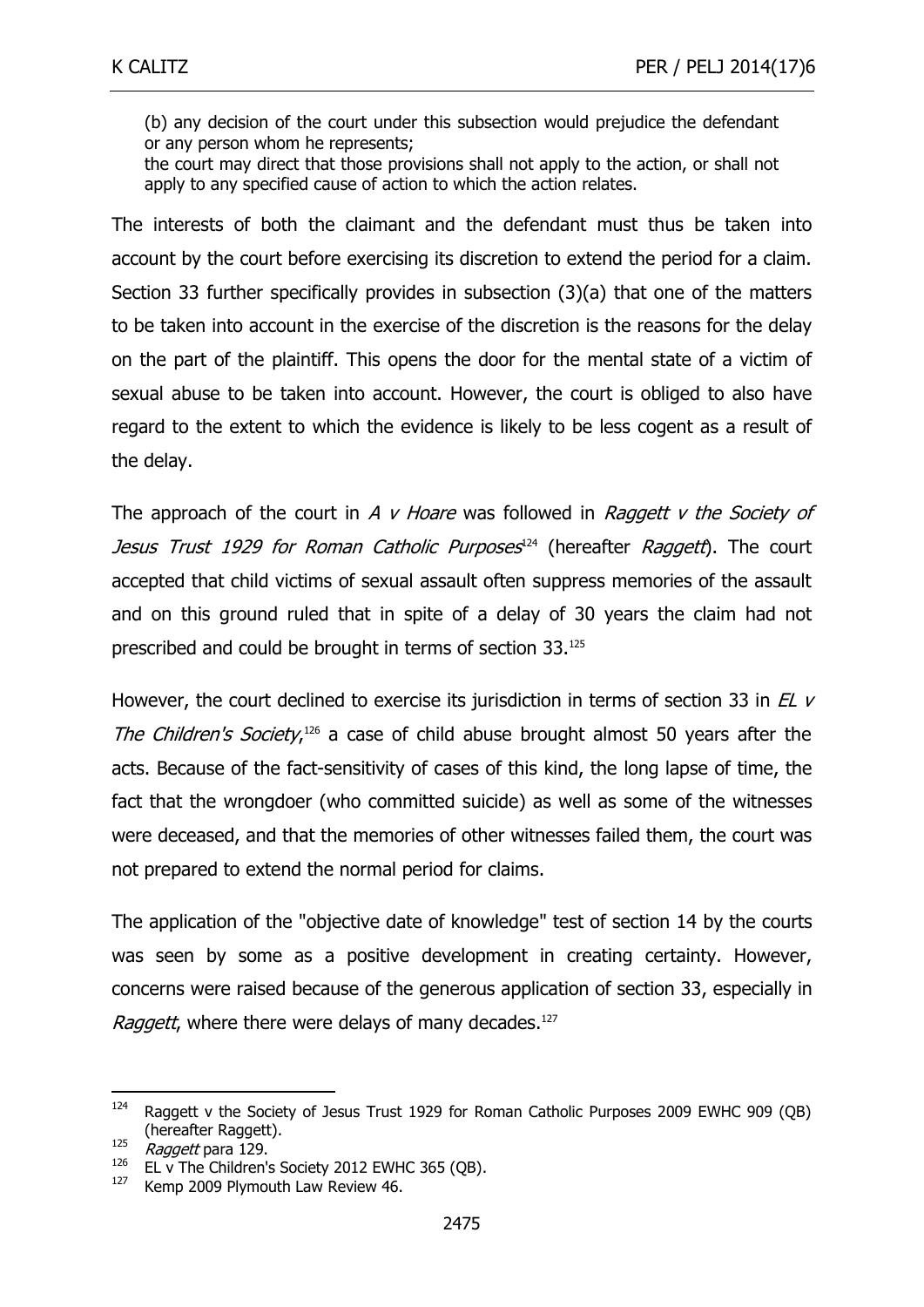# **4.3 South Africa**

The South African Supreme Court of Appeal held in 2004 in *Esmé Van Zijl v IM* Hoogenhout<sup>a28</sup> (hereafter *Van Zijl*) that a claim by a woman who was repeatedly sexually assaulted and raped by a friend of her parents in her youth had not prescribed, even though she brought the claim only 30 years after the assaults.

The court had to interpret the South African *Prescription Act* 18 of 1943, (hereafter the 1943 *Prescription Act*)<sup>129</sup> since the wrongful deeds had been committed while that Act was in force. Section  $5(1)(c)$  of the 1943 *Prescription Act* provided as follows:

Extinctive prescription shall run in respect of any action for damages, except defamation, from the date on which the wrong for the claim for damages has been based was first brought to the knowledge of the creditor or from the date on which the creditor could reasonably have been expected to have knowledge of such wrong, whichever is the earlier date.

Although the court *a quo* held that her claim had prescribed three years after the attainment of majority, the Supreme Court of Appeal held that since prescription started to run only when the identity of the wrongdoer was "first brought to the knowledge of the creditor," this presupposes a creditor who can appreciate that a particular person is responsible for the wrong. According to the court, there were valid reasons why the claimant did not realise who was responsible for the wrong done to her. $130$ 

The claimant testified that she did not know that she had a claim. Until she was in her forties, she believed that the assault and rapes, which took place over a period of eight years, were her own fault. Only after she listened to a programme in which Oprah Winfrey said that she herself had been sexually assaulted as a child, and Van Zijl realised that Winfrey was not ashamed of the fact, did she realise that the acts were not her fault and that the wrongdoer was responsible for the acts.<sup>131</sup>

<sup>&</sup>lt;sup>128</sup> Esmé Van Zijl v IM Hoogenhout 2004 4 All SA 427 (SCA) (hereafter Van Zijl).

<sup>&</sup>lt;sup>129</sup> Prescription Act 18 of 1943.<br><sup>130</sup> Lan Zijlpara 44

 $\frac{130}{131}$  *Van Zijl* para 44.

Van Zijl para 38.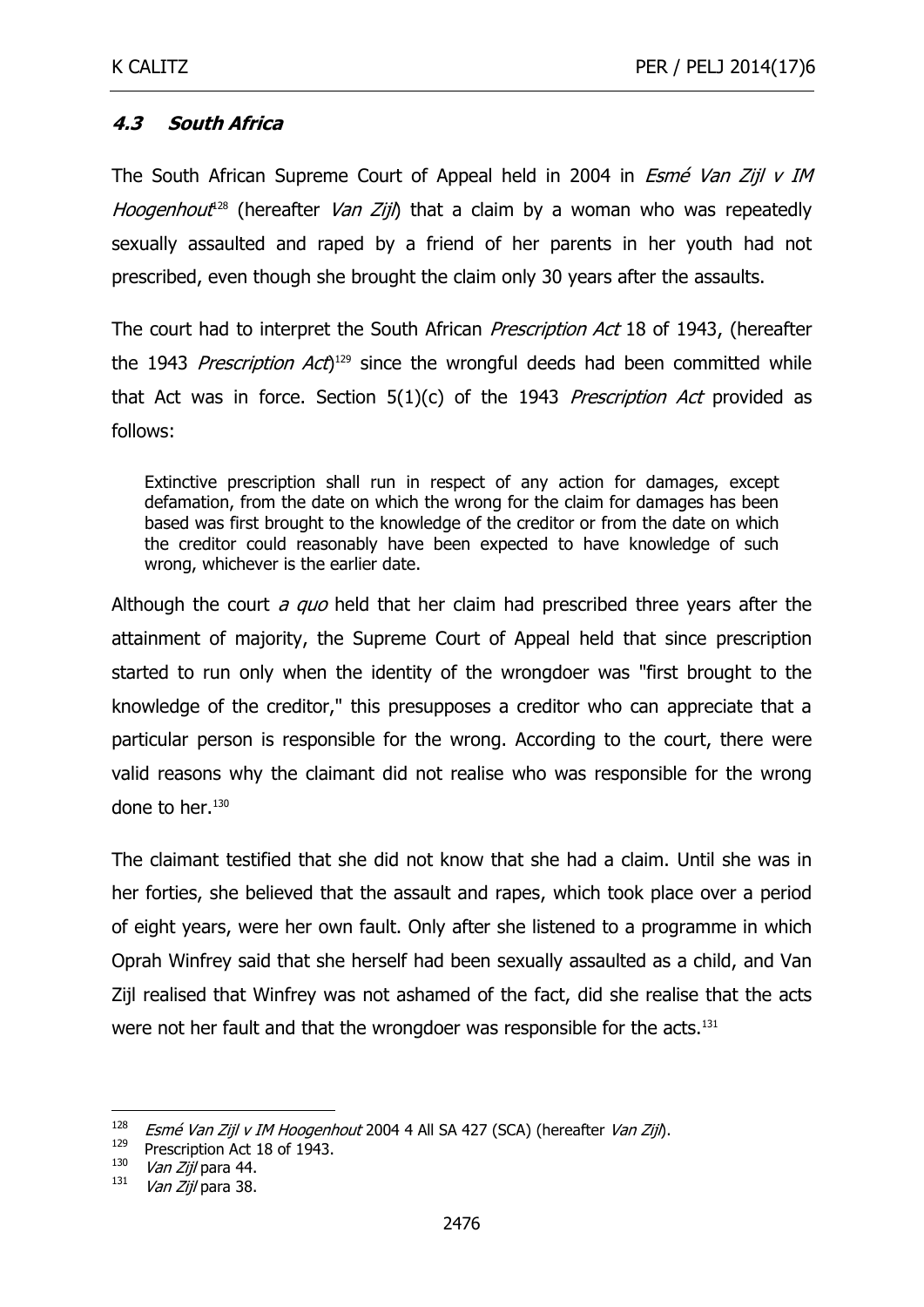Expert evidence of a clinical psychologist indicated that the sexual assault of children by persons whom they trust traumatises them to such an extent that they have to believe that the assaults are their own fault in order to be able to carry on with their lives. This can last until they are middle-aged, usually when they experience some form of trauma. They can then not continue and their world falls apart. In between there are often years of maladjustment and failed relationships.<sup>132</sup> The court accepted the evidence and held that Van Zijl's claim had not prescribed and that prescription started running only when she realised that the perpetrator was responsible for the deeds and that it was not her fault.<sup>133</sup>

This interpretation of the court is to be welcomed and paved the way for the amendment to section 12 of the Prescription Act 68 of 1969 (hereafter the 1969 Prescription Act) by the Sexual Offences Amendment Act,<sup>134</sup> which provides that:

A debt shall not deem to be due until the creditor has knowledge of the identity of the debtor and of the facts from which the debt arises provided that the creditor shall be deemed to have the knowledge if he could have acquired it had he exercised reasonable care.

In terms of the amendment, subsection 4 now provides that:

Prescription shall not commence in respect of a debt based on the commission of an alleged sexual offence as contemplated in the Criminal Law (Sexual Offences and Related Matters) Amendment Act during the time in which the creditor is unable to institute proceedings because of his or her mental or psychological condition.

Since the amendment, it is no longer necessary for South African courts to rely on a somewhat strained interpretation of the 1969 *Prescription Act* to allow for a longer period for victims of sexual offences to bring a claim. However, courts will have to establish whether or not the victim who brought the claim late was in reality unable to bring the claim and at what time this "disablement" ceased. Extending the period for claims may seriously disadvantage the defendant. A solution to this is a provision in the same vein as section 33 of the *Limitations Act* in terms of which the court

 $\frac{132}{133}$  *Van Zijl* para 12.

 $\frac{133}{134}$  *Van Zijl* para 44.

<sup>134</sup> Criminal Law (Sexual Offences and Related Matters) Amendment Act 32 of 2007.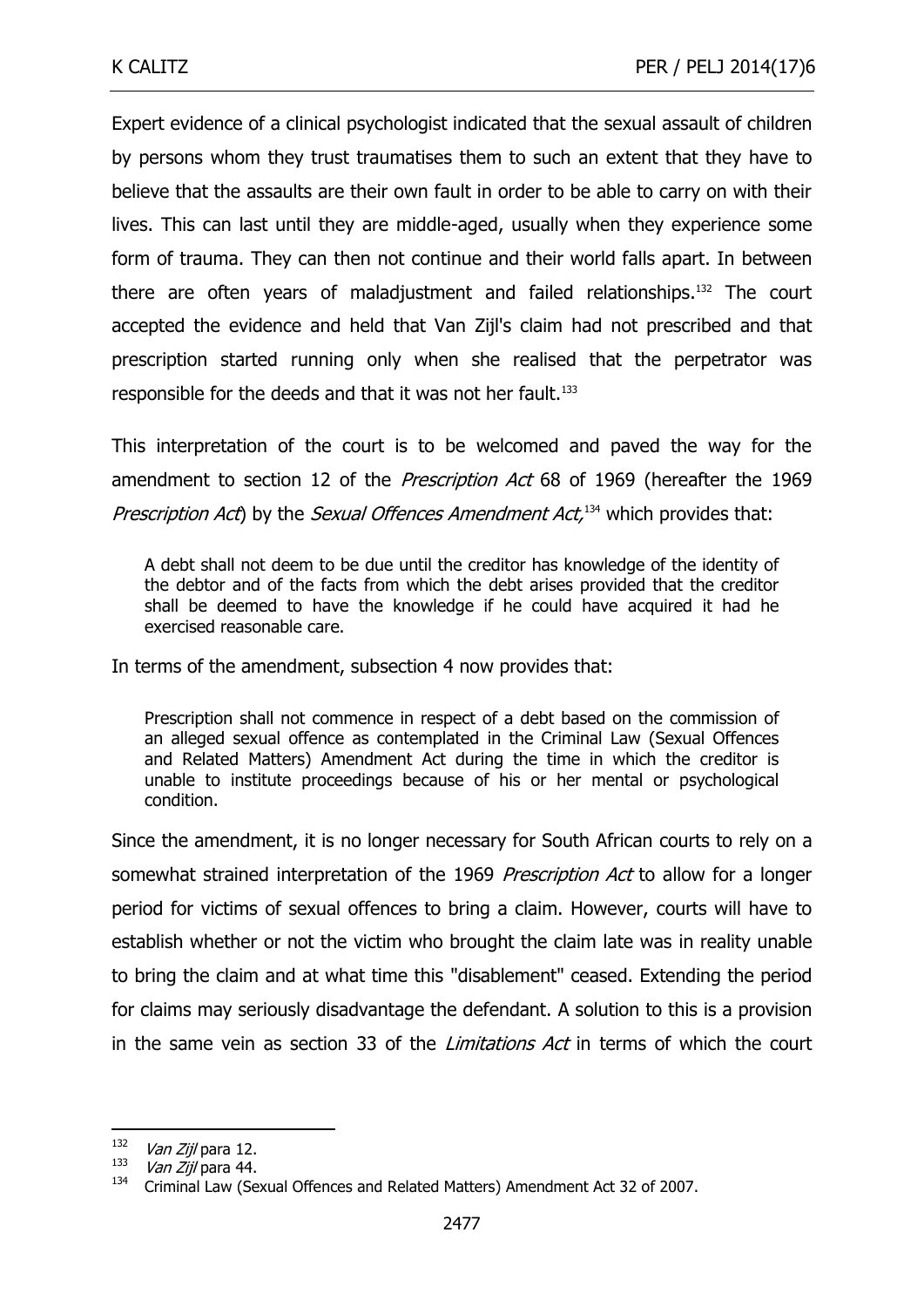must, in deciding whether it is equitable to extend the period for a claim or not, take the possibility of prejudice to the defendant into account.

# **5 Conclusion**

In this article I have discussed three questions which courts in Canada and the United Kingdom have grappled with in cases of historical sexual abuse claims based on the vicarious liability of a church for the sexual assault of a child by a priest. Apart from having to prove that the acts were committed, victims firstly have to prove that the priest was an employee of the church. In the past, courts have held that priests are not employees, since they are servants of God and that the office to which a priest is appointed is thus not reconcilable with an employment contract being concluded, unless this was the express intention of the parties. However, the Canada Supreme Court in *John Doe*<sup>135</sup> and the United Kingdom Court of Appeal in JGE<sup>36</sup> have recently held that even though there is no contract between the priest and the church, a relationship akin to employment between the priest and the church is sufficient to hold the church vicariously liable.

A victim will, secondly, have to prove that there was a close connection between the duties of the employee and the wrongful act. In cases of the sexual abuse of children, the Canada Supreme Court in *Bazley*<sup>37</sup> and the House of Lords in *Lister*<sup>138</sup> replaced the traditional test that the act must have been done within the course and scope of employment (which created an obstacle for victims of intentional misconduct) with the close connection test. This test entails that there must be a sufficiently close connection between the authorised duties of the employee and the wrongful acts. Important factors indicating such a close connection in *John Doe*,<sup>139</sup> and in JGE<sup>40</sup> and *Maga*,<sup>141</sup> were that the church materially increased the risk that such conduct would take place by bestowing the priest with authority, clerical garb,

<sup>135</sup>  $135$  John Doe v Bennett 2004 1 SCR 436, 2004 SCC 17.

<sup>&</sup>lt;sup>136</sup> JGE v the Diosece of Portsmouth 2012 EWCA Civ 938.<br><sup>137</sup> Bazlev v Curry 1999 2 SCP 534

 $^{137}$  Bazley v Curry 1999 2 SCR 534.

 $^{138}$  Lister v Hesley Hall 2001 UKHL 22.

<sup>&</sup>lt;sup>139</sup> *John Doe v Bennett* 2004 1 SCR 436, 2004 SCC 17.

<sup>&</sup>lt;sup>140</sup> JGE v the Diosece of Portsmouth 2012 EWCA Civ 938.<br><sup>141</sup> Maga v Trustage of the Birmingham Archivesce of the

<sup>141</sup> Maga v Trustees of the Birmingham Archdiocese of the Roman Catholic Church 2010 EWCA Civ 256, 2010 All ER (D) 141.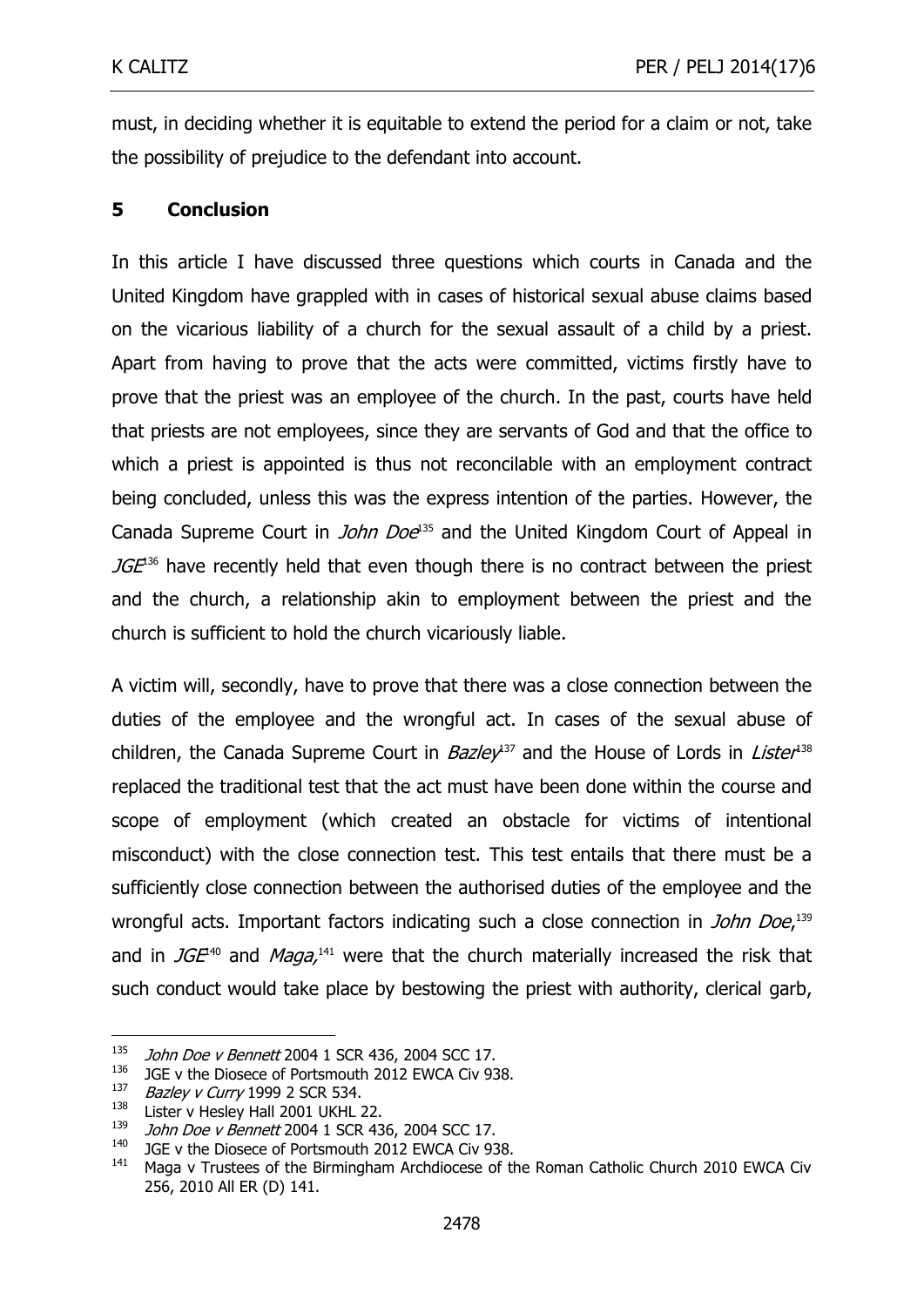a pulpit etc., which enabled him to be in a power relationship  $vis-\partial-vis$  vulnerable victims.

Although South African courts have not decided a case involving the vicarious liability of the church for a wrongful act of a priest, these developments will almost certainly be followed here, since the South African Constitutional Court followed the development of the doctrine of vicarious liability in Canada and the United Kingdom Court in K v Minister of Safety and Security.<sup>142</sup> In this case the Constitutional Court developed the close connection test against the background of the constitutional duties of the police and the constitutional rights of the victim. South African courts will in all likelihood also apply the close connection test regarding the liability of the church in sexual assault cases on the same basis as the decisions in *John Doe*,<sup>143</sup> JGE<sup>44</sup> and *Maga*.<sup>145</sup>

Regarding the akin to employment test, South African courts have in other contexts already moved away from requiring a contract of employment for protection against unfair dismissal, and have held that an employment relationship would suffice to protect the constitutional rights of persons working under such an arrangement. Although other policy considerations are at play when courts have to decide on vicarious liability, the constitutional rights of victims will play a role in deciding whether it is fair and just to hold the employer liable where there was no intention to create an employment contract.

Regarding sexual assault claims brought many years after the wrongful acts, the courts in all three countries have acknowledged the special mental state of victims of sexual assault, which is an impediment to institute action within legislative time limits for civil actions. Canadian courts have extended the time limits in terms of the "reasonable discoverability rule" in terms of which victims' claims will not prescribe until the victim "discovers" the harm done to her and its likely cause. Courts in the United Kingdom may in terms of section 33 of the *Limitations Act* exercise their discretion

<sup>&</sup>lt;sup>142</sup> K v Minister of Safety and Security 2005 9 BCLR 835 (CC).

<sup>&</sup>lt;sup>143</sup> *John Doe v Bennett* 2004 1 SCR 436, 2004 SCC 17.

<sup>&</sup>lt;sup>144</sup> JGE v the Diosece of Portsmouth 2012 EWCA Civ 938.<br><sup>145</sup> Maga v Trustage of the Birmingham Archivesco of the

<sup>145</sup> Maga v Trustees of the Birmingham Archdiocese of the Roman Catholic Church 2010 EWCA Civ 256, 2010 All ER (D) 141.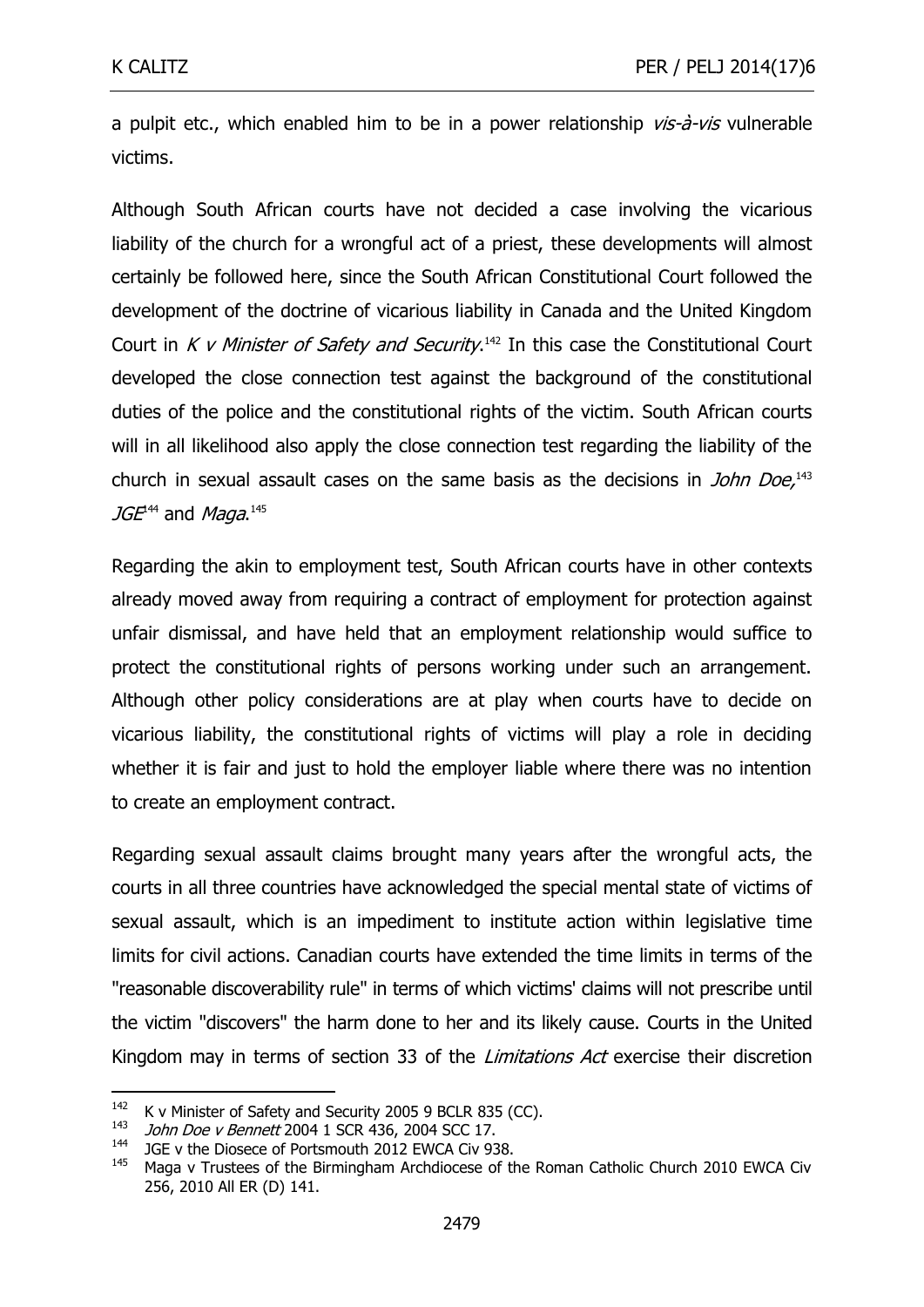on whether or not it is equitable to grant a longer period for claims pertaining to sexual abuse. In South Africa the Supreme Court of Appeal has interpreted the 1943 Prescription Act in Van Zijl<sup>46</sup> in such a way that the three years allowed for a claim before it becomes stale will start running only from the moment when the victim realises that the perpetrator is the person responsible for the wrongful acts. In a positive development an amendment of section 12 of the 1969 Prescription Act now provides that prescription shall not commence in respect of a debt based on the commission of an alleged sexual offence during the time in which the creditor is unable to institute proceedings because of his or her mental or psychological condition.

The vicarious liability of employers has been broadened in recent years by relaxing requirements for liability to such an extent that it can be asked whether this faultless liability of employers and especially of non-profit organisations is fair. The scales for fairness have undoubtedly been tipped in favour of victims. There are certainly grounds for criticism of this approach. The work of charities and churches creates the risk of abuse, since the work of these undertakings often implies personal relationships of care, where abuse can typically take place. These institutions may be discouraged from doing their work in the community because of the possibility of being held vicariously liable.

On the other hand, innocent victims have to be protected and compensated. Has the pendulum swung too far to benefit victims in sexual assault cases with less stringent requirements such as relationships akin to employment, the close connection test and extended periods for bringing a claim of sexual assault?

In the light of the above judgments, churches should apply strict screening of new employees and even volunteers in order to protect themselves and to minimise the risk of such conduct occurring. Monitoring systems should be implemented and children should be informed on how to react and to immediately report sexual advances. What is clear is that if sexual assault does occur even in spite of

<sup>&</sup>lt;sup>146</sup> Esmé Van Zijl v IM Hoogenhout 2004 4 All SA 427 (SCA).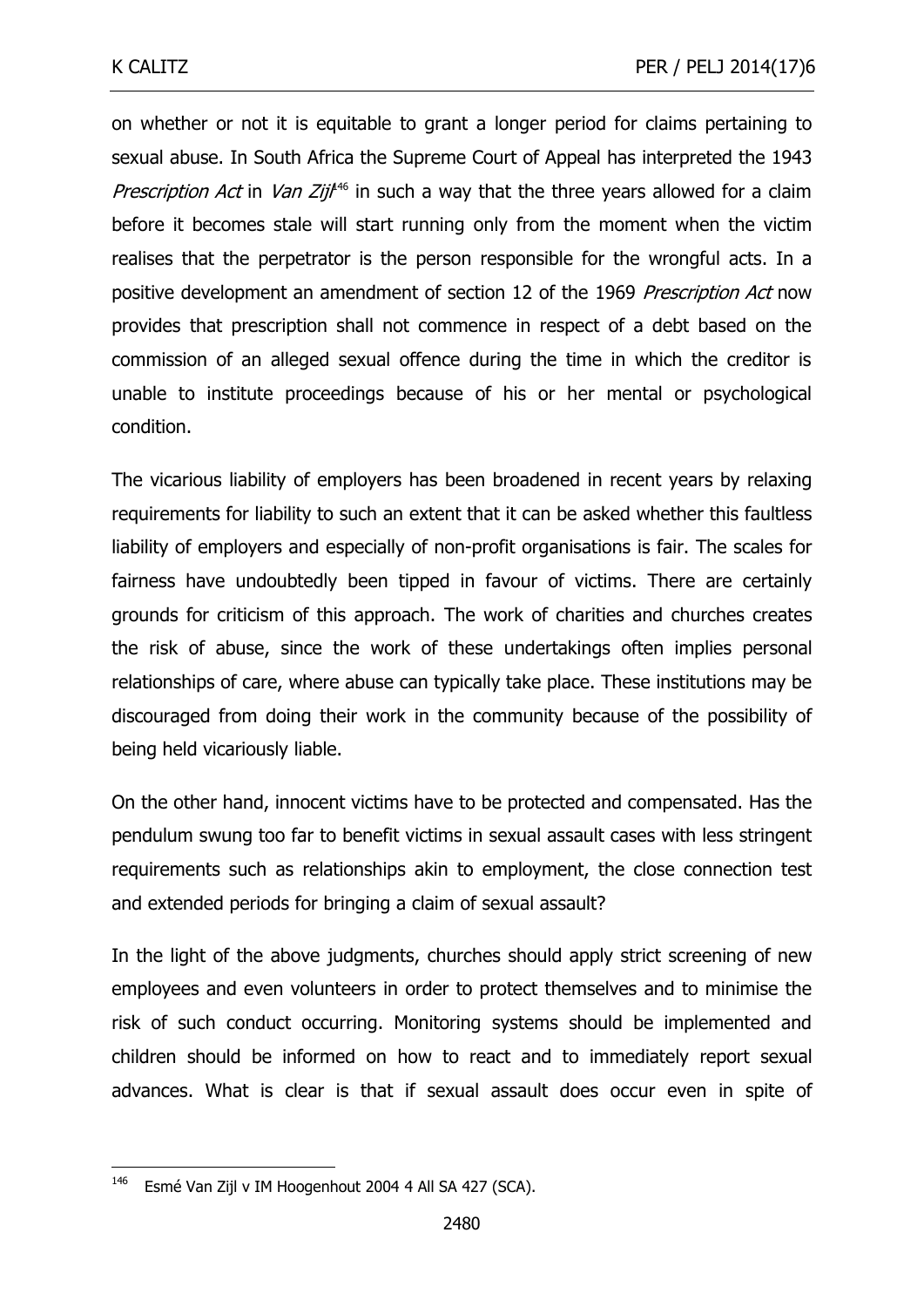preventative measures, that could be a defence against direct liability based on negligence, but not on a claim based on vicarious liability.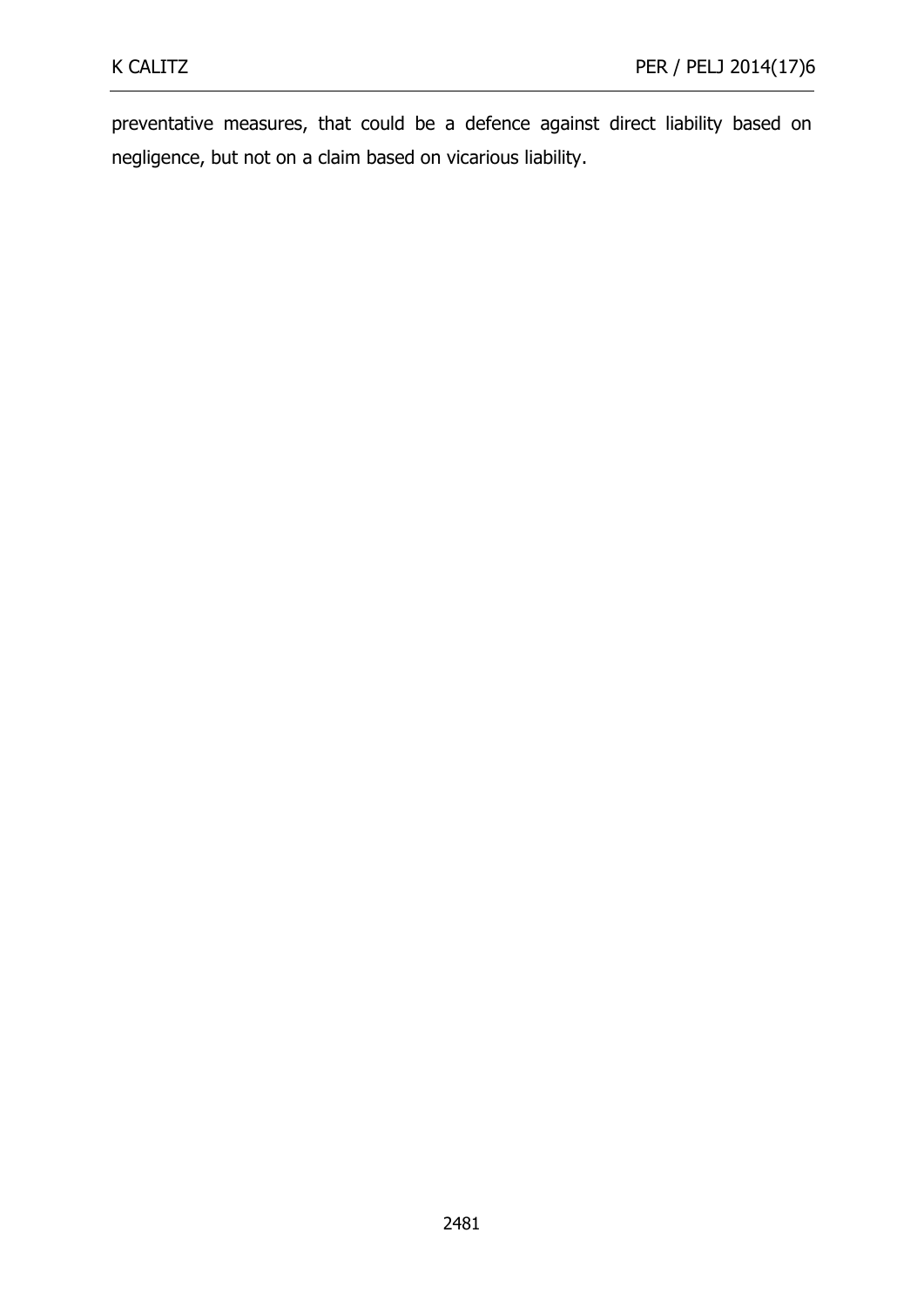#### **BIBLIOGRAPHY**

#### **Literature**

Balboni and Bishop 2010 CJR

Balboni JM and Bishop DM "Transformative Justice; Survivor Perspectives on Clergy Sexual Abuse Litigation" 2010 CJR 133-154

#### Calitz 2007 Stell LR

Calitz K "The Close Connection Test for Vicarious Liability" 2007 Stell LR 451-468

#### Heuston and Buckley Law of Torts

Heuston RFV and Buckley RA *Salmond & Heuston on the Law of Torts* 21<sup>st</sup> ed (Sweet & Maxwell 1996)

#### Kemp 2009 Plymouth Law Review

Kemp E "Judicial Application of the Limitation Act 1980 in Claims for Personal Injury: Has Time Run Out on the Prospect of Certainty in the Law?" 2009 Plymouth Law Review 26-47

#### Morgan 2012 CLJ

Morgan P "Recasting Vicarious Liability" 2012 CLJ 615-650

#### Roederer 2005 SAJHR

Roederer CJ "The Constitutionally Inspired Approach to Vicarious Liability in Cases of Intentional Wrongful Acts by the Police: One Small Step in Restoring the Public's Trust in the South African Public Services" 2005 SAJHR 576-606

#### Wagener 2008 SALJ

Wagener S " $K$  v Minster of Safety and Security and the Increasingly Blurred Line Between Personal and Vicarious Liability" 2008 SALJ 673-679

#### Wagener 2014 SALJ

Wagener S "The Relationships Giving Rise to Vicarious Liability in South African Law" 2014 SALJ 178-204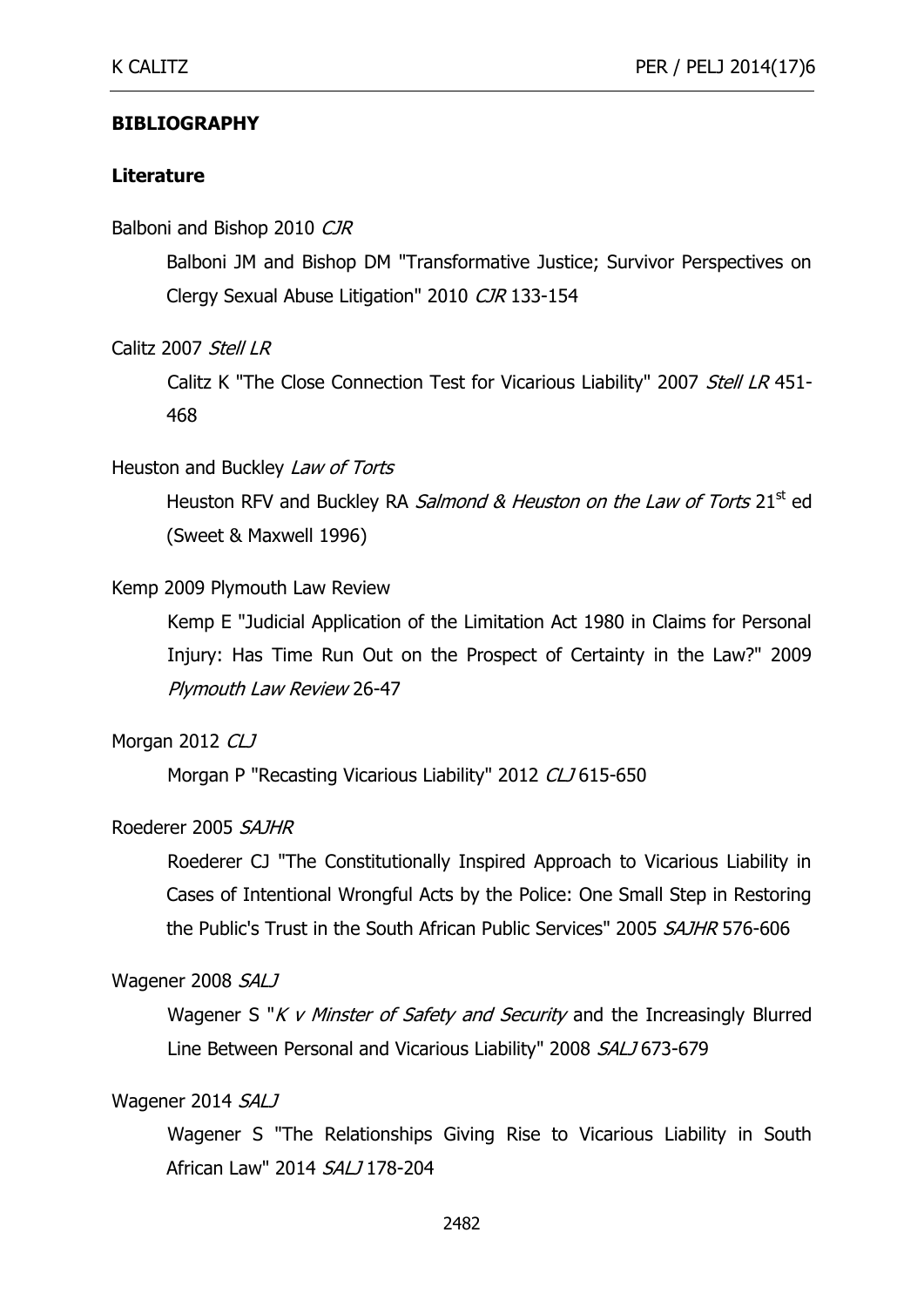#### **Case law**

#### **Canada**

Bazley v Curry 1999 2 SCR 534 B(E) v Order of the Oblates of Mary Immaculate (British Columbia) 2005 SCC 60 C(S)c Lachance SC v L'archevêque Catholique Romain de Québec 2009 QCCA 1349 Jacobi v Griffiths 1999 2 SCR 570 John Doe v Bennett 2004 1 SCR 436, 2004 SCC 17 LEW v United Church of Canada 2005 BCJ No 832 M(K) v M(H) 1992 3 SCR 6, 96 DLR 4th 289 Novak v Bond 1909 1 SCR 808 (SCC) OW v WP 2012 ABQB 252 (CanLII) Shirley Christensen v Roman Catholic Archbishop of Quebec and Paul-Henri Lachance 2010 SCC 44, 2010 CSC 4 Shirley Christensen v Roman Catholic Archbishop of Québec 2010 SCC 44, 2010 2 SCR 694

### **South Africa**

Church of the Province of Southern Africa, Diocese of Cape Town v CCMA 2002 3 SA 385 (LC) Denel v Gerber 2005 26 ILJ 1256 (LAC) Discovery Health v CCMA 2008 29 ILJ 1480 (LC) Esmé Van Zijl v IM Hoogenhout 2004 4 All SA 427 (SCA) F v Minister of Safety and Security 2012 1 SA 536 (CC) Grobler v Naspers 2004 4 SA 220 (C) K v Minister of Safety and Security 2005 26 ILJ 681 (SCA) K v Minister of Safety and Security 2005 9 BCLR 835 (CC) Kylie v CCMA 2010 4 SA 383 (LAC) Media 24 v Grobler 2005 7 BLLR 649 (SCA) Minister of Defence v Von Beneke 2013 34 ILJ 275 (SCA) Minister of Police v Rabie 1986 1 SA 117 (A) Mkize v Martens 1914 AD 382

2483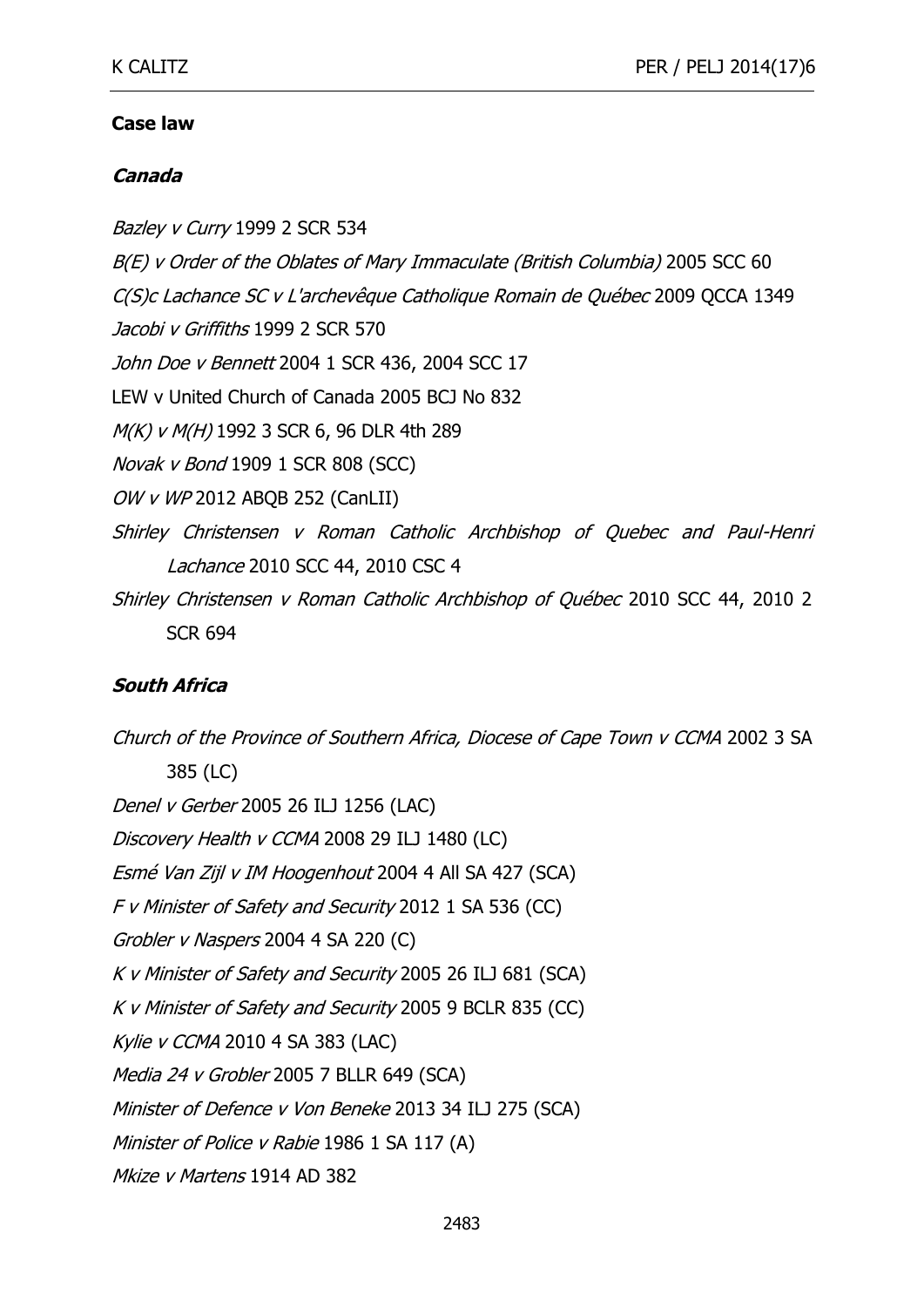Pam Golding (Pty) Ltd v Erasmus 2010 31 ILJ 1460 (LC) Salvation Army (South African Territory) v Minister of Labour 2005 26 ILJ 126 (LC) Schreuder v NG Kerk Wilgespruit 1999 20 ILJ 1936 (LC) State Information Technology Agency (SITA) (Pty) Ltd v CCMA 2008 29 ILJ 2234 (LAC)

# **United Kingdom**

A v Hoare 2008 UKHL 6

Catholic Child Welfare Society & Ors v Various Claimants & Institute of Brothers of the Christian Schools 2012 UKSC 56 Diocese of Southwark v Coker 1998 ICR 140 EL v The Children's Society 2012 EWHC 365 (QB) JGE v English Province of Our Lady of Charity & Portsmouth Roman Catholic Diocesan Trust 2011 EWWCH 2871 (QB), 2012 2 WLR 709 JGE v the Diocese of Portsmouth 2012 EWCA Civ 938 Lister v Hesley Hall 2001 UKHL 22 Maga v Trustees of the Birmingham Archdiocese of the Roman Catholic Church 2010 EWCA Civ 256, 2010 All ER (D) 141 Mattis v Pollock 2003 1 WLR 2158 Percy v Board of National Mission of the Church of Scotland 2005 UKHL 73, 2006 SC (HL) 1 Raggett v the Society of Jesus Trust 1929 for Roman Catholic Purposes 2009 EWHC 909 (QB) Viasystems (Tyneside) Ltd v Thermal Transfer (Northern) Ltd 2005 EWCA Civ 1151, 2006 QB 510

### **Legislation**

### **Canada**

Civil Code of Québec, LRQ, c C-1991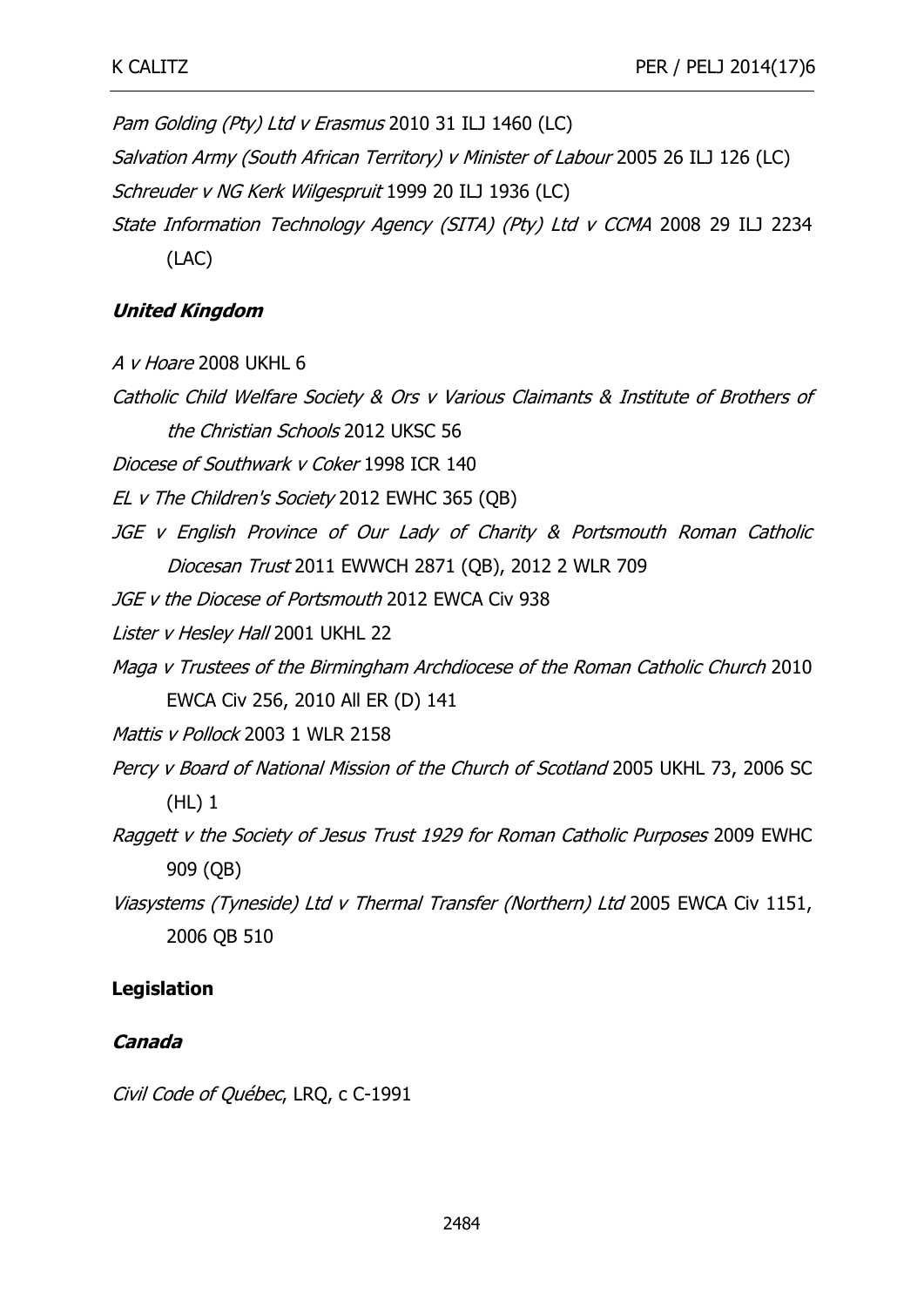# **South Africa**

Constitution of the Republic of South Africa, 1996 Criminal Law (Sexual Offences and Related Matters) Amendment Act 32 of 2007 Labour Relations Act 66 of 1995 Prescription Act 18 of 1943 Prescription Act 68 of 1969

# **United Kingdom**

Industrial Relations Act 1971 Statute of Limitations Act 1980

### **Internet sources**

Barnard 2014://www.rapport.co.za/Suid-Afrika/Nuus/Ds-Solly-Kerk-sal-optree-2014 0208 Barnard Y 2014 Ds Solly: Kerk 'Sal Optree' http://www.rapport.co.za/Suid-Afrika/Nuus/Ds-Solly-Kerk-sal-optree-20140208 accessed 8 April 2014

Derer, McDougall and Bottom Line Research 2014 http://www.bottomline research.ca/articles/articles/pdf/The%20Discoverability%20Principles%20in% 20the%20Limitations%20Act.pdf Derer I, McDougall K and Bottom Line Research 2014 The Discoverability Principles in the Limitations Act: When did the Claimant Know or Should Have Known? http://www.bottomlineresearch.ca/articles/articles/pdf/The%20Discoverability %20Principles%20in%20the%20Limitations%20Act.pdf accessed 12 April 2014

2485